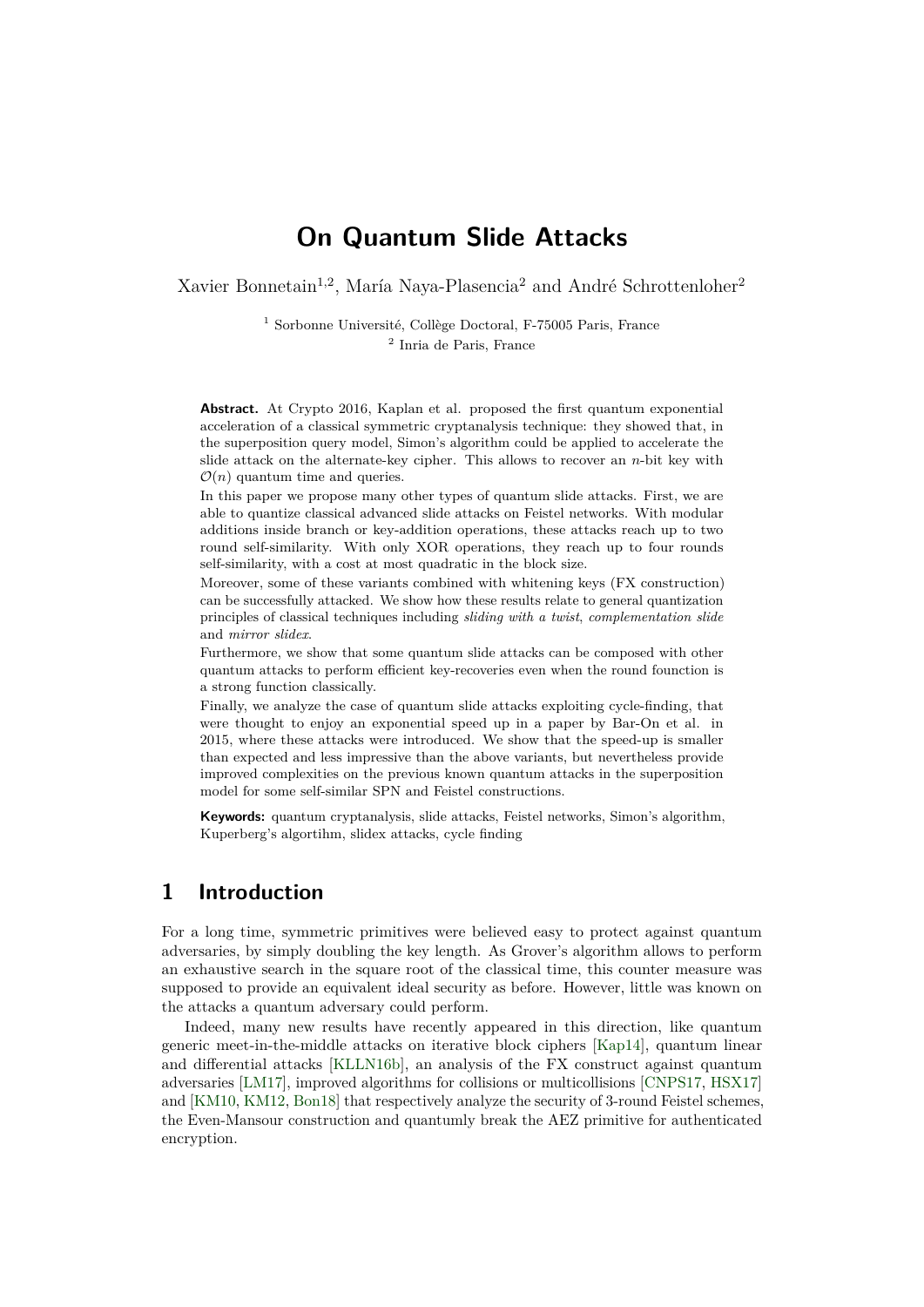**Related work.** In [\[KLLN16a\]](#page-24-4), Kaplan et al. considered the superposition query model and, amongst other results, provided for the first time an exponential acceleration of a classical cryptanalysis. Using Simon's algorithm [\[Sim94\]](#page-25-2) the complexity of quantum slide attacks on the alternate-key cipher with bit-wise additions was shown to be of  $\mathcal{O}(n)$  in that model. In [\[AR17\]](#page-23-2) some ideas for countering these attacks were proposed. The most interesting one, using modular addition, has recently been studied in detail in [\[BNP18\]](#page-23-3). This paper provides detailed cost estimates of attacks built over Kuperberg's algorithm [\[Kup05\]](#page-25-3), that applies to modular additions (while Simon's algorithm only concerns bit-wise additions). The authors also propose an algorithm for the case of several parallel modular additions and estimate the cost thereof.

In an independent and very recent result [\[DDW18\]](#page-24-5), quantized versions of some advanced slide attacks on 2k- and 4k-Feistel schemes were proposed. They correspond respectively to [Section 3.4](#page-10-0) and a small part of [Section 5.](#page-15-0) The authors also propose a quantum attack on GOST, which is not linked to quantum slide attacks. In [\[DW17\]](#page-24-6), the three round distinguisher of [\[KM10\]](#page-24-3) is exploited to reduce by three the number of keys to search for in a Feistel cipher with independent keys. In [\[HS17\]](#page-24-7), some meet-in-the-middle attacks on Feistel constructions are proposed, in a more restricted model, and the same observation as [\[DW17\]](#page-24-6) is presented.

<span id="page-1-0"></span>**Motivation and Summary of our results.** In this paper we propose the quantized version of several advanced slide attacks proposed in [\[BW00\]](#page-23-4), like slide attacks on Feistel constructions, the *complementation slide* attack and the *slide with a twist* technique. We also present situations where quantum attacks can be composed, allowing for instance to perform efficient key-recovery attacks even when the round functions are clasically strong. We provide the complexities of these attacks when the key is inserted with bitwise-addition (where Simon applies), or with modular additions.

We also propose a quantum version of mirror slide attacks from [\[DDKS15\]](#page-24-8), and quantum slide attacks exploiting cycle finding, as was proposed in [\[BOBDK18\]](#page-23-5). We show that the quantum speedup of the latter is much smaller than expected by the authors.

All these attacks contribute to a better understanding of the post-quantum security of symmetric primitives.

We display in [Section 1](#page-1-0) all quantum improvements of existing slide attacks that we know of, including our new results.

**Organization.** The paper is organized as follows. Section 2 presents some preliminaries, as the quantum algorithms used in the paper, and classical advanced slide attacks. Section 3 proposes new quantum advanced slide attacks, considering XOR and modular additions with respect to the ones from [\[BW00\]](#page-23-4) and [\[DKS15\]](#page-24-9), mainly considering Feistel networks. Section 4 presents new attacks composing quantum algorithms even when the round function is classically hard to attack, with an improved version of encased algorithm when the key and branch transformations are the same. Section 5 combines the principles of the previous sections to attack 4-round self-similar Feistel ciphers. Section 6 describes our quantum slide attacks when exploiting cycle finding, and the paper is concluded in Section 7.

### **2 Preliminaries**

In this section we provide a brief introduction to classical slide attacks and advanced slide attacks from the literature. A summary of the classical attacks we considered can be found in the Appendix.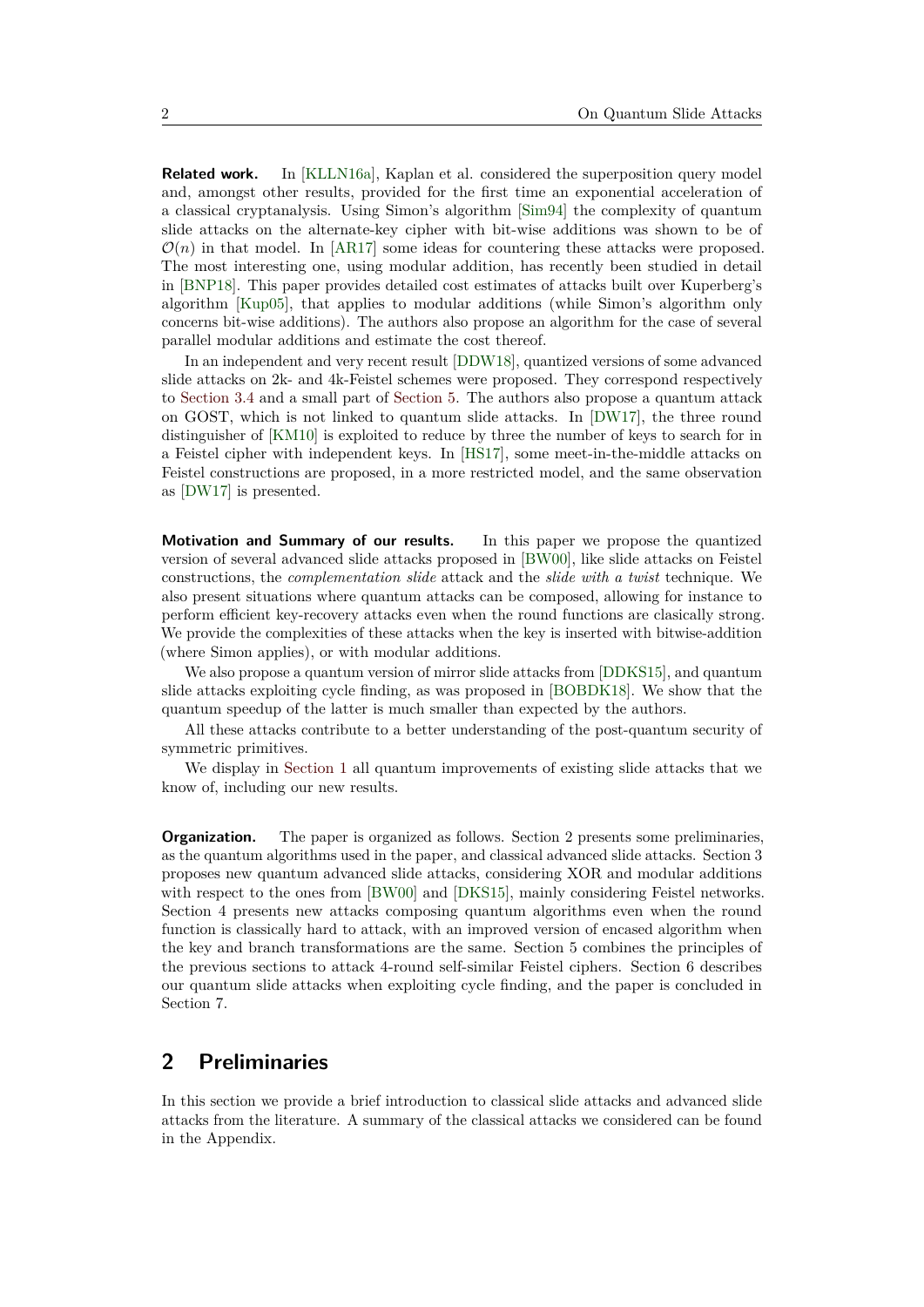| Cipher                 | Attack details       | Queries                    | Decryption | Source      |
|------------------------|----------------------|----------------------------|------------|-------------|
|                        |                      |                            | oracle     |             |
| 1k-Feistel (XOR)       | Basic slide          | n/2                        |            | [DDW18]     |
| 1k-Feistel (additions) | Basic slide          | $2^{1.2\sqrt{n}}$          |            | Section 3.2 |
| $1k$ -Feistel $(any)$  | Composed slide       | $n/2$ to $2^{2.4\sqrt{n}}$ |            | Section 4   |
| 2k-Feistel (XOR)       | Complementation      | $n2^{n/4}$                 |            | Section 3.3 |
| 2k-Feistel (XOR)       | Sliding with a twist | n/2                        | Yes        | [DDW18]     |
| 2k-Feistel (XOR)       | Composed slide       | $\eta$                     |            | Section 4   |
| 2k-Feistel (additions) | Complementation      | $2^{1.2\sqrt{n}+n/4}$      |            | Section 3.3 |
| 2k-Feistel (additions) | Composed slide       | $2^{1.78\sqrt{n}}$         |            | Section 4   |
| 3k-Feistel (any)       | Cycle finding        | $2^{n/2}$                  |            | Section 6.3 |
| 4k-Feistel (XOR)       | Complementation,     | $4n^2$                     | Yes        | Section 5   |
|                        | sliding with a twist |                            |            |             |
| 4k-Feistel (any)       | Cycle finding        | $2^{n/2}$                  |            | Section 6.4 |
| 4k-Whitened Feistel    | Complementation,     | $n2^{n/2}$                 | Yes        | Section 5   |
| (DESX)                 | sliding with a twist | $n2^{n/4}$ (Distinguish)   |            |             |
| 2k-Whitened Feistel    | Mirror slidex        | $n$ (Distinguish)          | Yes        | Section 3.5 |
| (DESX)                 |                      |                            |            |             |
| 4k-Whitened Feistel    | Mirror slidex        | $n$ (Distinguish)          | Yes        | Section 3.5 |
| (DESX) (variant)       |                      |                            |            |             |
| $1k$ -SPN $(XOR)$      | Basic slide          | $\boldsymbol{n}$           |            | [KLLN16a]   |
| 1k-SPN (additions)     | Basic slide          | $2^{1.78\sqrt{n}}$         |            | Section 3.1 |
| $2k$ -SPN $(any)$      | Cycle finding        | $2^{n/2}$                  |            | Section 6.3 |
| $3k$ -SPN $(any)$      | Cycle finding        | $2^{n/2}$                  |            | Section 6.3 |

**Table 1:** Quantum slide attacks

We next present the considered quantum adversary model, and some quantum algorithms used throughout the paper. A description of the results from [\[KLLN16a\]](#page-24-4) regarding quantum slide attacks using Simon's algorithm is also given.

#### **2.1 Classical Slide Attacks**

Slide attacks were introduced in [\[BW99\]](#page-23-6). In their common principle, they are applied independently from the number of rounds, by exploiting structural properties of the cipher, especially self-similarity.

**Notations.** We consider a cipher  $E_K$  :  $\{0,1\}^n \to \{0,1\}^n$ , constructed from a round function  $F(x, k) : \{0, 1\}^n \times \{0, 1\}^m \rightarrow \{0, 1\}^n$  applied a certain number of times. There are *r* rounds and they use round subkeys  $k_1, \ldots, k_r$  derived from the master key K of the cipher.

**Assumptions.** We assume that *F* is a *weak* function, in the sense that given a pair of equations  $F(x_1, k) = y_1$  and  $F(x_2, k) = y_2$ , it is computationally easy to retrieve the key *k*. Notice that in some settings, *F* may be more difficult to attack; in which case we will need more of these equations. Moreover, the notion of weakness is broader in a quantum setting. This is developed in [Section 4.](#page-13-0)

**Basic slide property.** Suppose that all the round subkeys are equal:  $k_1 = k, \ldots k_r = k$ ; i.e the scheme is *one-round self-similar*. From the structure of the cipher, which is *r* similar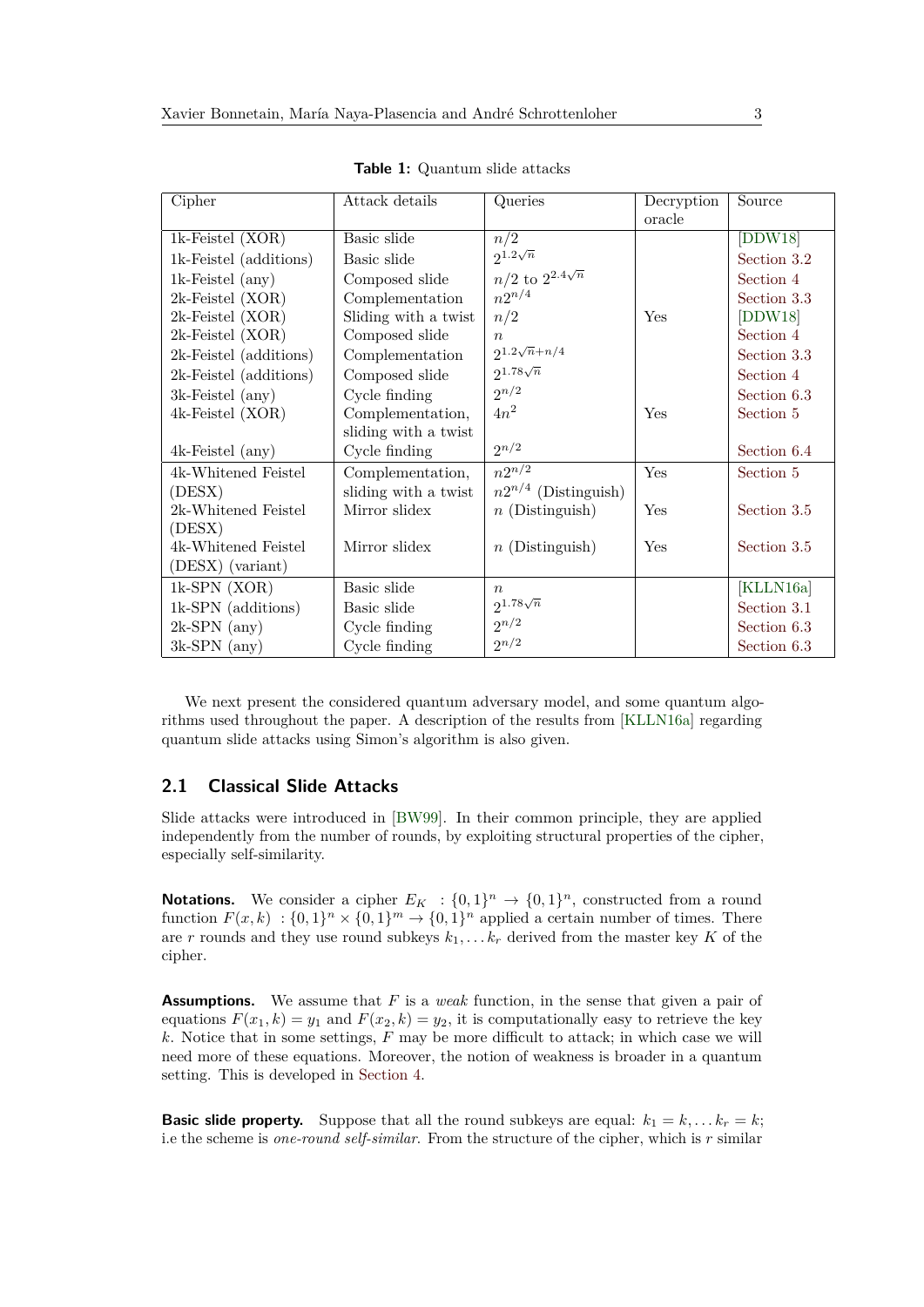

**Figure 1:** Illustration of the basic slide property

applications of the same permutation  $x \mapsto F(x, k)$ , we may write a simple equality, the *slide property*:

$$
E_K(F(x,k)) = F(E_K(x),k)
$$
\n<sup>(1)</sup>

**Basic slide attack.** The goal of the attacker is to find two pairs *x*, *y* satisfying  $F(x, k) = y$ . The birthday paradox implies that, among  $\mathcal{O}(2^{n/2})$  plaintext-ciphertext couples P, C, there exists a *slide pair*:  $P_0$ ,  $C_0$  and  $P_1$ ,  $C_1$  such that  $F(P_0, k) = P_1$ . In that case, we also have:  $F(C_0, k) = C_1$ . Since we suppose *F* weak, these two equations suffice to retrieve the key *k*. Hence, the simplest attack setting consists in performing  $\mathcal{O}(2^{n/2})$  queries, then checking for each pair  $P_0, C_0$  and  $P_1, C_1$  if it is a slide pair; and in that case returning the key k. This requires  $\mathcal{O}(2^{n/2})$  memory and  $\mathcal{O}(2^n)$  time independently of the length of *k* (as soon as the slide equations allow to retrieve it).

**Example of weak round function.** In the case of a keyed permutation  $F(x, k) = k \oplus \Pi(x)$ , a slide pair  $(P_0, C_0)$ ,  $(P_1, C_1)$  satisfies  $F(P_0, k) = P_1$  i.e  $P_1 = k \oplus \Pi(P_0)$ , which is equivalent to  $C_1 = k \oplus \Pi(C_0)$ . Hence it suffices to check if  $P_1 \oplus C_1 = \Pi(P_0) \oplus \Pi(C_0)$ .

<span id="page-3-0"></span>

**Figure 2:** Illustration of a slide attack against an example of weak round function (subkey xorings)

Slide attacks have been successfully applied to the TREYFER cipher, variants of DES and Blowfish and Feistel constructions [\[BW99\]](#page-23-6). We do not study stream ciphers in this paper and focus on block ciphers.

#### **2.2 Some Definitions**

We define quickly some generic constructions mentioned in the rest of this paper.

**rk-Feistel and rk-SPN.** We name rk-Feistel and rk-SPN versions of those ciphers where the round keys form a periodic sequence of period *r*. In particular, 1k-Feistel denotes the case where all subkeys are equal. It may be useful to see those schemes as a composition of the same, repeated, but more intricate, round function  $F = F(k_1) \circ \ldots \circ F(k_r)$ .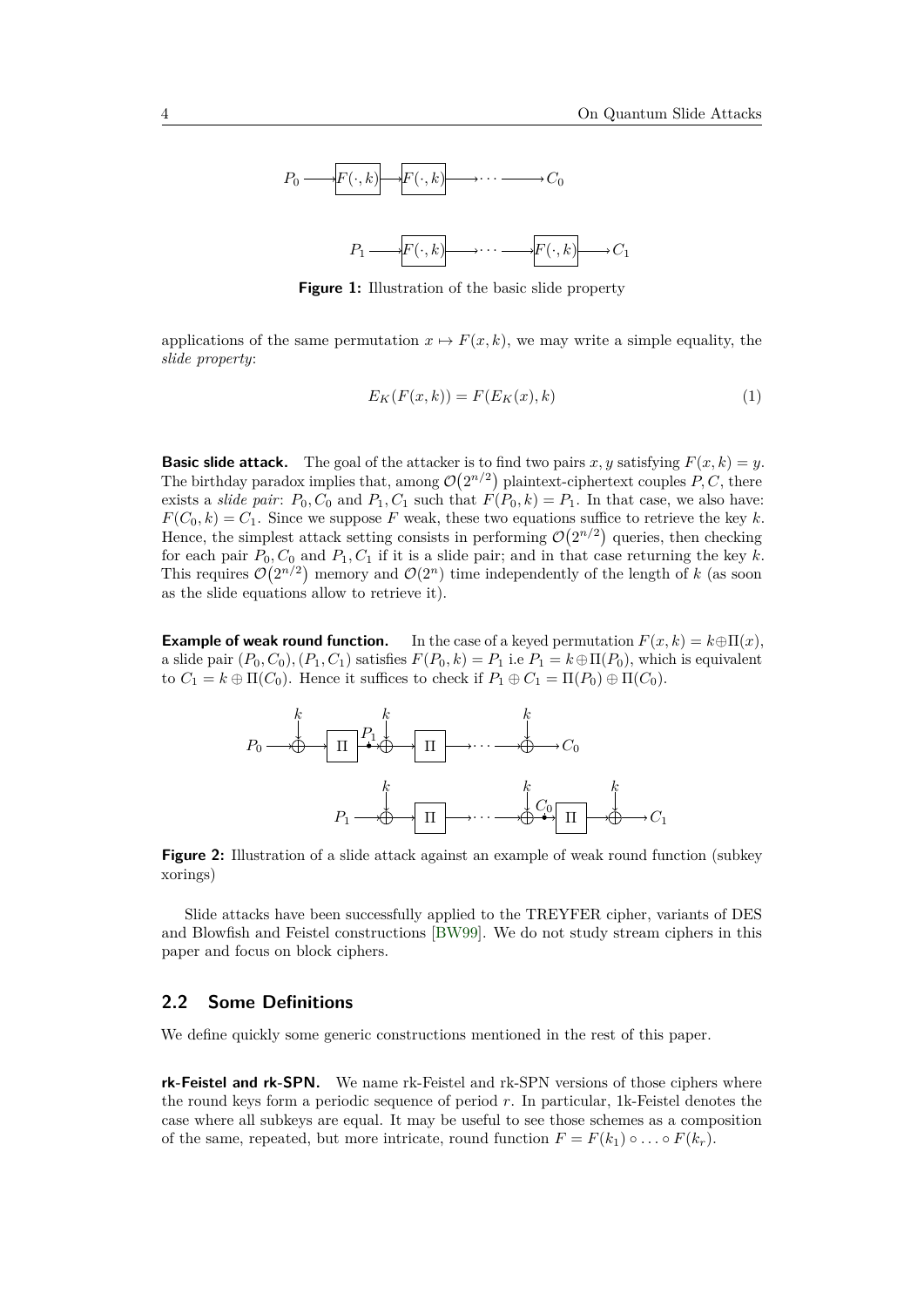**Whitened Feistels.** We also consider what has been called the DESX construction, which consists in adding additional independent whitening keys to a Feistel cipher, that is:

$$
WFeistel: \begin{array}{cccc} \{0,1\}^k & \times & (\{0,1\}^n)^3 & \to & \{0,1\}^n \\ k & , k_x, k_y, m & ) & \mapsto & k_y \oplus Feistel(k, m \oplus k_x) \end{array}
$$

This is an example of the FX construction, which consists of applying key whitenings to a block cipher.

In this paper, the notation rk-WFeistel refers to a rk-Feistel scheme augmented by key whitenings.

### **2.3 Advanced Classical Slide Attacks**

**Slidex.** The slidex attack was introduced in [\[DKS15\]](#page-24-9) and applied to variants of Even-Mansour, DES, XDES. It allows to meet the bound on time for the security of Even-Mansour. The authors noticed already that this attack works even if xor is used for one of the key operations and modular addition for the other.

**Mirror slidex.** The mirror slidex attack [\[DKS15\]](#page-24-9) applies to any cipher that can be decomposed as:

$$
E = E_2 \circ E_1 \circ E_0
$$

where  $E_1$  is an involution  $(E_1 \circ E_1 = Id)$ .

In that case, the slide pair  $(P_0, C_0)$ ,  $(P_1, C_1)$  that we are looking for must satisfy the following property:

$$
E_0(P_0) = E_2^{-1}(C_1)
$$
\n(2)

which in turn implies, after computation, that  $E_2^{-1}(C_0) = E_0(P_1)$ .

One needs to compute  $\mathcal{O}(2^{n/2})$  plaintext-ciphertext pairs and to search for pairs such that:

$$
C_1 = E_2(E_0(P_0))
$$
  

$$
C_0 = E_2(E_0(P_1))
$$

The mirror slidex attack is in fact a generalization of the *sliding with a twist* technique (the latter being a particular case where  $E_2 = Id$ ).

**Enhanced reflection attack.** In [\[DDKS15\]](#page-24-8), an attack is presented which requires to find *P* such that  $E_0(P)$  is a *fixpoint* of  $E_1$ . When  $E_1$  is an involution, this happens with probability  $2^{-n/2}$ . This attack aims at improving the mirror slidex attack.

In this case we get directly:

<span id="page-4-0"></span>
$$
C = E_2(E_0(P)) . \tag{3}
$$

If only one equation suffices to recover the secret key, one may simply try to solve Equation [\(3\)](#page-4-0) for  $2^{n/2}$  plaintexts P. When two equations are needed but they have a very simple form (e.g we search for  $P_0 \oplus C_0 = P_1 \oplus C_1$ ), one may compute all possible values and search for collisions, which offers also a quadratic speedup w.r.t the naive examination of all pairs.

*.*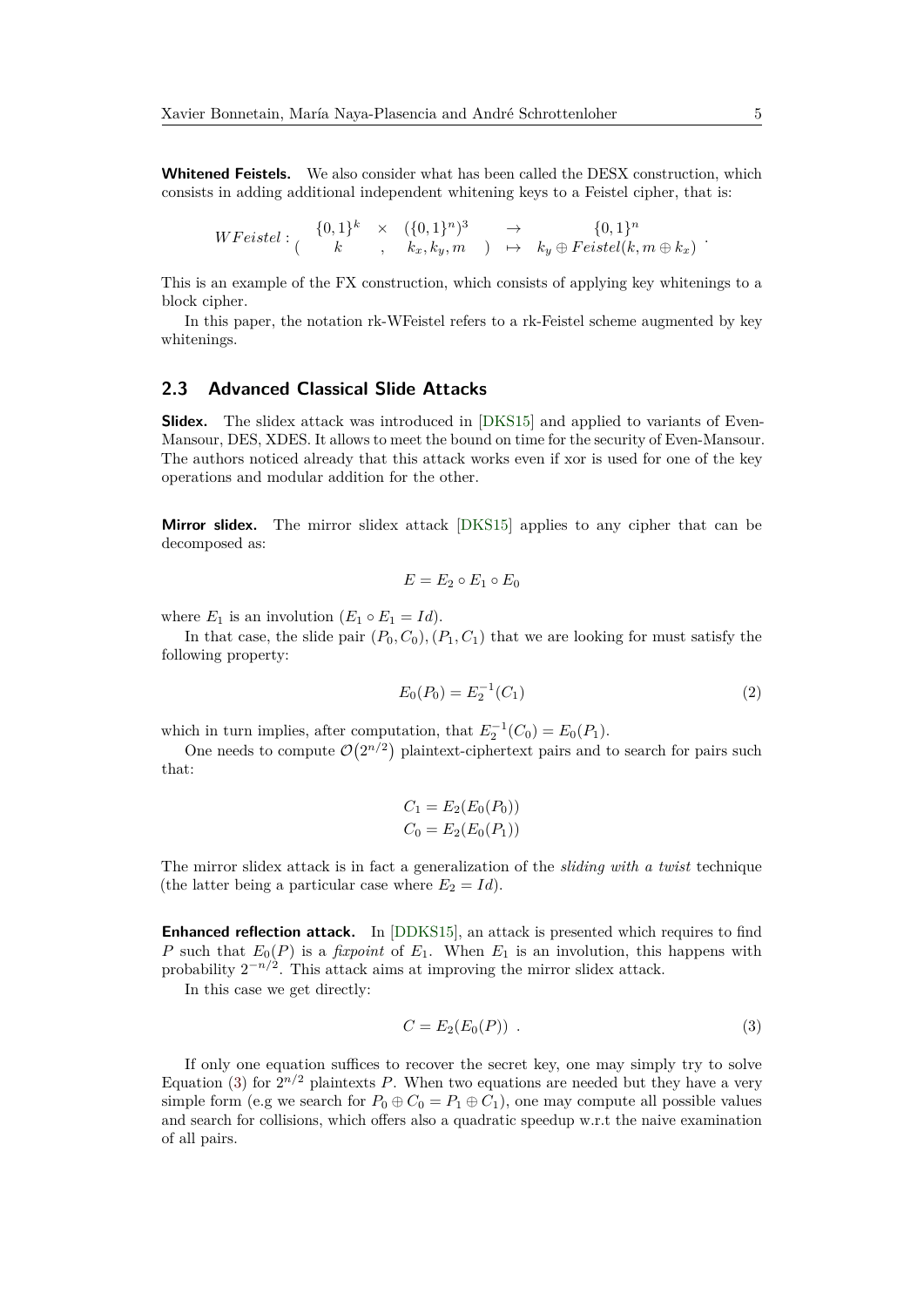**Enhanced reflection attack on 4k-Feistel.** In [\[DDKS15\]](#page-24-8), the authors use a reflection attack on 4k-Feistel (which they name 4k-DES), where the four alternating subkeys are denoted  $k_1, k_2, k_3, k_4$ . They prove (4.1.3, Property 3) that if  $(P, C)$  is a plaintextciphertext pair for 4*m*-round 4k-Feistel, such that in the encryption process of P we have  $X_{2m-1}^L = X_{2m+1}^L \oplus \Delta$  where  $\Delta = k_2 \oplus k_4$ , then  $P^L = C^L$  and  $P^R = C^R \oplus Out_{4m} \oplus \Delta$ .

 $Out_{4m}$  is the output of the internal mixing function *f* at the 4*m*-th step, so  $Out_{4m}$  =  $f(X_{4m}^R \oplus k_4) = f(C^R \oplus k_4).$ 

Reflection points, that satisfy these properties, can be detected by  $P^L = C^L$ . Only  $\mathcal{O}(2^{n/2})$  known plaintexts are required. Given at least three of them, the adversary guesses  $\Delta$ , then tries to obtain  $k_4$  from the equation: if  $\Delta$  is good, this works and both  $k_2$  and  $k_4$ can be obtained.

To complete the attack, the authors note that a similar reflection property holds with the equation  $P^R = C^R$  to detect reflection points, and  $P^L = C^L \oplus Out_1 \oplus (k_1 \oplus k_3)$ .

While a combination of complementation slide and sliding with a twist can also successfully break 4k-Feistel, the reflection attack benefits from an improved memory complexity.

**Enhanced reflection attack on 4k-WFeistel.** The attack above on 4k-Feistel, using reflection points, can be turned into an attack for 4k-WFeistel. Suppose that  $E(x)$  $k_{post} \oplus E'(k_{pre} \oplus x)$  where  $E'$  is a 4k-Feistel procedure. The adversary first has to guess  $k_{pre}^L \oplus k_{post}^L$ . To do this, remark that reflection points for *E*<sup>'</sup> of the form *P*', *C*' turn into reflection points for *E* that satisfy  $P^L \oplus C^L = k_{pre}^L \oplus k_{post}^L$ .

In this, the correct value of  $k_{pre}^L \oplus k_{post}^L$  appears with probability  $2 \cdot 2^{-n/2}$ , whereas all incorrect values have probability  $2^{-n/2}$  of appearance. This allows to retrieve  $k_{pre}^L \oplus k_{post}^L$ using  $\mathcal{O}(n2^{n/2})$  memory and time, the bottleneck of the attack.

As soon as it is done, the reflection points can be detected via the equation  $P^L \oplus C^L =$  $k_{pre}^L \oplus k_{post}^L$ , and the second equation:

$$
P^{R} = C^{R} \oplus Out_{4m} \oplus (k_{2} \oplus k_{4}) \oplus k_{pre}^{R} \oplus k_{post}^{R}
$$
  
=  $C^{R} \oplus f(C^{R} \oplus k_{4}) \oplus (k_{2} \oplus k_{4}) \oplus k_{pre}^{R} \oplus k_{post}^{R}$ 

For example, the adversary guesses  $(k_2 \oplus k_4) \oplus k_{pre}^R \oplus k_{post}^R$  and checks that two reflection points indeed yield the same value for *k*4.

#### **2.4 The Attack Model**

In this paper we consider the well introduced and defined model of superposition quantum queries. It means that the adversary is not only allowed to perform local computations on a quantum computer, but is also allowed superposition queries to a remote quantum cryptographic oracle. Given a superposition of inputs to this oracle, it returns the superposition of the outputs.

This setting has been described in [\[DFNS13,](#page-24-10) [BZ13,](#page-23-7) [Zha12\]](#page-25-4). The considered attacks will be denoted as superposition attacks. This model, though strong, is simple and non-trivial, and security in this model implies security in any other scenario. It is a well accepted model and, for discussions on its importance, we refer to [\[GHS16\]](#page-24-11) and [\[Gag17\]](#page-24-12).

#### <span id="page-5-0"></span>**2.5 Quantum Slide Attacks**

Quantum Slide Attacks are built upon classical ones and they reduce drastically their cost, thanks to the use of quantum algorithms and the model of superposition queries. Classically, the general layout of a slide attack is to perform a certain amount of queries, among which, thanks to the analysis, we expect one or more slide pairs to occur. Sometimes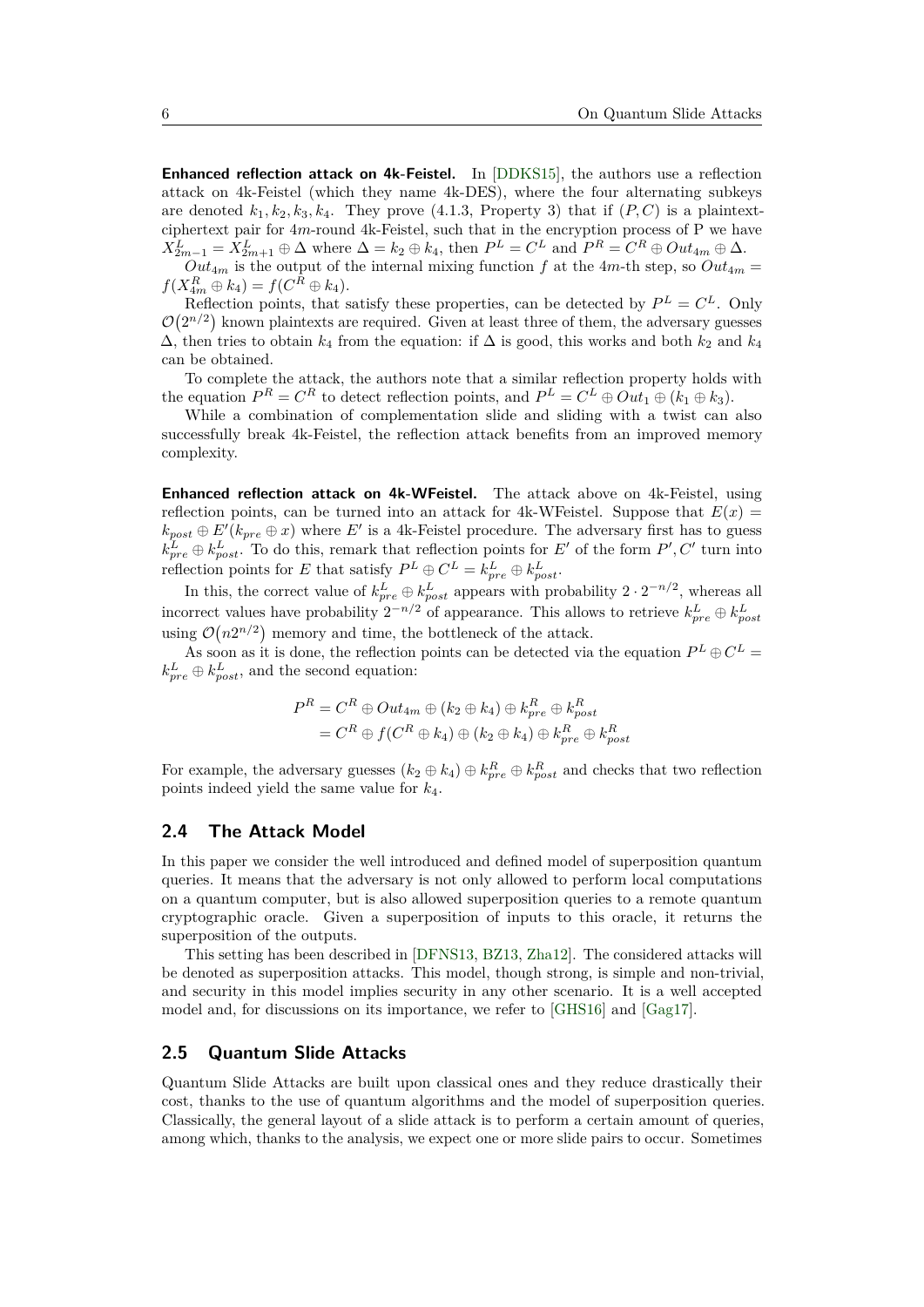these pairs can be detected; sometimes one merely tries all possibilities. Using these pairs, one can then break a smaller component of the cipher (e.g its weak round function  $F(\cdot, k)$ ) and retrieve some secret material (e.g some subkeys).

In the quantum setting, an exponential speedup can be obtained by the use of a quantum Hidden Shift Algorithm. In turn, this puts heavier constraints on the structure of the attack. Instead of merely promising that some slide pairs will be found, we must ensure that a Hidden Shift property holds, which is a stronger property that must be valid for all inputs. When rewriting classical into quantum slide attacks, we will call this property a *slide-shift* property.

Generically, it consists in rewriting the slide property to the form of a functional equality,  $g_0(x) = g_1(x + s)$ , with two functions  $g_0$  and  $g_1$  depending on the encryption scheme and some publicly known parameters, and *s* a secret value (generally a subkey) that we seek. This is not always doable (in particular, it requires that all the inputs belong to a slide pair), which explains why some slide attacks have a more efficient quantum counterpart than others. Moreover, the cost depends on the group law +. For the bitwise XOR additions, we rely on the polynomial-time Simon's quantum algorithm, and for modular additions, the subexponential-time Kuperberg's quantum algorithm, which are described below.

Quantum Slide Attacks were first introduced in [\[KLLN16a\]](#page-24-4), where the authors show that such rewriting is doable for Figure [2.](#page-3-0) Their slide-shift property is the equality, for all *x*:

$$
\Pi(E_K(x)) \oplus K = E_K(\Pi(x \oplus K)) .
$$

Hence  $g_0(x) = g_1(x \oplus K)$  where  $g_0(x) = \Pi(E_K(x))$  and  $g_1(x) = E_K(\Pi(x)) \oplus x$ , and Simon's algorithm can be applied.

#### **2.5.1 Composing Algorithms**

The previous method recovers a value *s*, which depends on the instance. This value can be fixed, but it can depend on some context parameters, being an  $s(y)$  for a given *y*, independent of the inputs of  $g_0$  and  $g_1$ . In that case, we can see the quantum algorithm as a classical oracle to the function  $y \mapsto s(y)$ . The function *s* is often assumed to be weak, that is, the secrets we seek can be found with a few input-output pairs.

In our case, we can go further, and do all the computation reversibly on the quantum computer, which means we can make a *quantum* oracle to the function *s*, and apply any quantum algorithm on it. This means that the relevant security notion for *s* is its quantum security, and not only the classical one. This is a case of quantum algorithm composition, as the Grover-meets-Simon technique [\[LM17\]](#page-25-0). Exemples of compositions are presented in Section [4](#page-13-0) and [5.](#page-15-0)

#### **2.6 Quantum Hidden Shift Algorithms**

#### **2.6.1 Simon's Algorithm**

Simon's algorithm [\[Sim94\]](#page-25-2) is a quantum algorithm designed to solve the following problem  $(\oplus$  denotes the bitwise addition):

**Problem 1** (Simon's Problem). Let  $G: \{0,1\}^n \to \{0,1\}^n$ . Given the promise that there *exists*  $s \in \{0,1\}^n$  *such that for any*  $(x, y) \in \{0,1\}^n$ ,  $[G(x) = G(y)] \Leftrightarrow [x \oplus y \in \{0^n, s\}],$ *find s.*

This problem is a hidden subgroup problem, in the group  $((\mathbb{Z}/(2))^n, \oplus)$ . Due to the structure of the group, it can also solve a problem of hidden shift in it, which is as follows: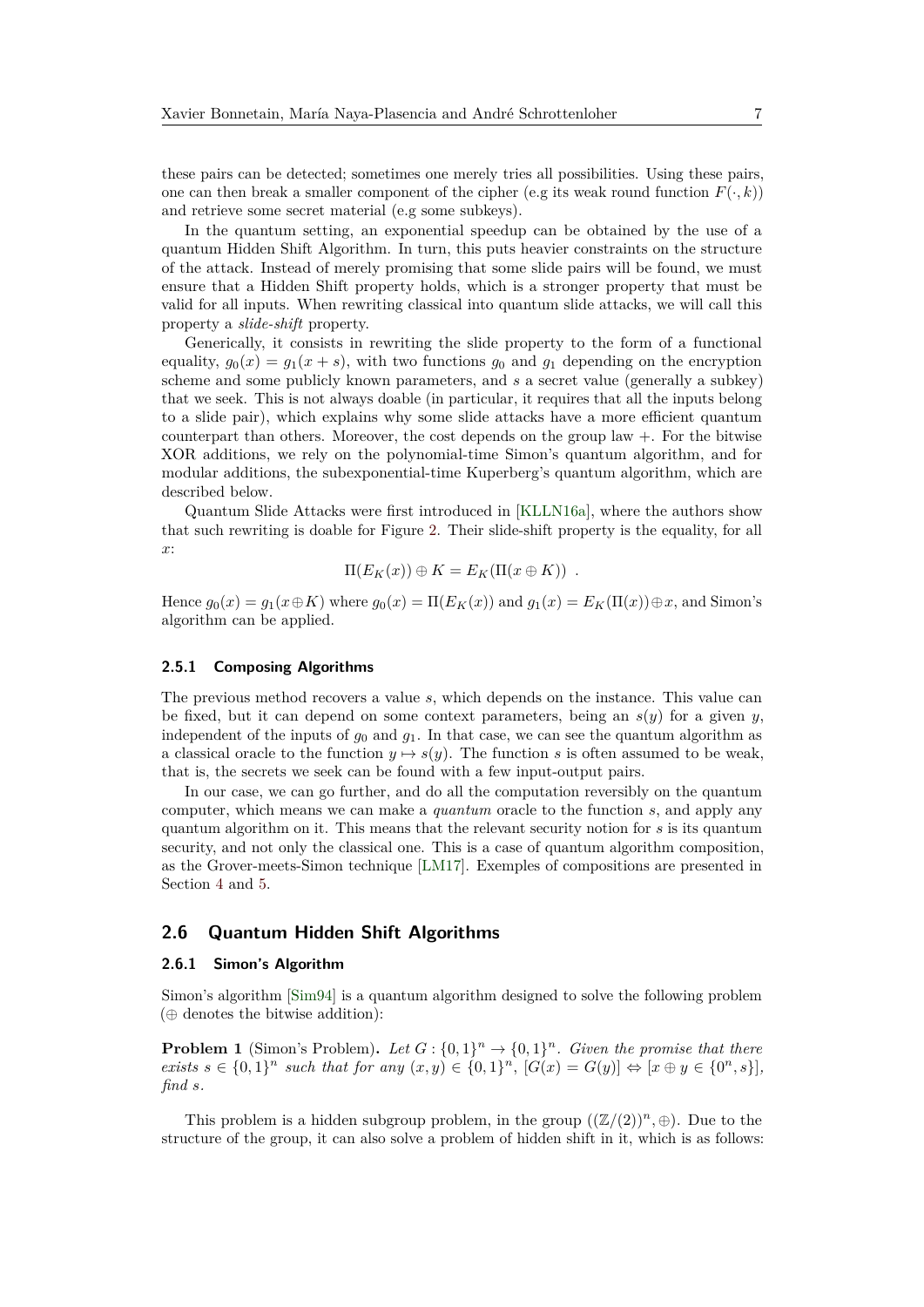**Problem 2** (Simon's Problem, Hidden Shift Version)). Let  $g_0, g_1 : \{0, 1\}^n \to \{0, 1\}^n$  two *permutations such that there exists*  $s \in \{0,1\}^n$  *such that, for all*  $x$ *,*  $g_0(x) = g_1(x \oplus s)$ *. Find s.*

*Proof.*

$$
\begin{array}{cccc}\n\{0,1\} \times \{0,1\}^n & \to & \{0,1\}^n \\
\text{Let } G: & (b,x) & \mapsto & \begin{cases} g_0(x) & \text{if } b = 0 \\ g_1(x) & \text{if } b = 1 \end{cases}.\n\end{array}
$$

*G* satisfies  $G(b_0, x_0) = G(b_1, x_1)$  if and only if  $(b_0 \oplus b_1, x_0 \oplus x_1) \in \{(0, 0), (1, s)\}.$  $\Box$ 

Simon's algorithm finds a value *v* that satisfies  $v \cdot s = 0$  in only one query. Hence, one will have enough information to retrieve *s* with little more than *n* queries.

#### **2.6.2 Use in Cryptanalysis.**

In cryptanalysis, the function *G* under study is built from a block cipher and possible other components; we suppose that all can be queried in quantum superposition. The implication:  $[G(x) = G(y)] \Rightarrow [x \oplus y \in \{0^n, s\}]$  might not be true; indeed, some additional, random collisions can occur.

As shown in [\[KLLN16a,](#page-24-4) [Bon18,](#page-23-1) [LM17\]](#page-25-0), Simon's algorithm is still very efficient in that case. There is a fixed multiplicative overhead estimated to be close to 3 [\[KLLN16a\]](#page-24-4), around 2 [\[LM17\]](#page-25-0) or less than 1.2 [\[Bon18\]](#page-23-1), the algorithm being less efficient if some differentials occurs with a high probability.

We will consider here a cost of *n* queries for Simon's algorithm, as the overhead does not change much on the complexity.

#### **2.6.3 Kuperberg's Algorithm and Variants**

Kuperberg's Algorithm aims at solving the abelian hidden shift problem, defined as:

**Problem 3** (Abelian Hidden shift problem). Let  $(\mathbb{G}, +)$  an abelian group,  $g_0, g_1 : \mathbb{G} \to \mathbb{G}$ *two permutations such that there exists*  $s \in \mathbb{G}$  *such that, for all*  $x$ *,*  $q_0(x) = q_1(x + s)$ *. Find s.*

Many variants of Kuperberg's algorithm have been proposed [\[Kup05,](#page-25-3) [Kup13,](#page-25-5) [Reg04\]](#page-25-6). As we consider symmetric primitives, we're mainly interested in the case of addition modulo a power of two, which is fairly common. Moreover, we want concrete estimates for a given size of parameter. This case has been studied in [\[BNP18\]](#page-23-3), where various algorithms and explicit costs for groups of the form  $(\mathbb{Z}/(2^w))^p$  are proposed.

Concretely, the cost estimate (in quantum memory and query) is 2  $\sqrt{2 \log_2(3)n} \simeq 2^{1.78\sqrt{n}}$ for the group  $\mathbb{Z}/(2^n)$ . The authors also propose an algorithm with a cost of  $2(p/2+1)^w$ for the group  $(\mathbb{Z}/(2^w))^p$ , which is especially interesting for small w, as it is polynomial in p, and generalize these algorithms to any group of the form  $(\mathbb{Z}/(2^w))^p$ . As the worst case is for  $\mathbb{Z}/(2^n)$ , we will consider this complexity in our cost estimates.

## **3 Advanced Quantum Slide Attacks**

In this section, we first present a quantum slide attack on an iterated keyed permutation, similar to the one in [\[KLLN16a\]](#page-24-4), but with modular additions instead of XOR, therefore using the precise results from [\[BNP18\]](#page-23-3) for applying Kuperberg's algorithm. Next, we present new advanced quantum slide attacks on Feistel networks, with slide attacks based on one-round self-similarity and advanced sliding techniques from [\[BW00\]](#page-23-4), applied to Feistel variants. We consider all the possible combinations of modular additions and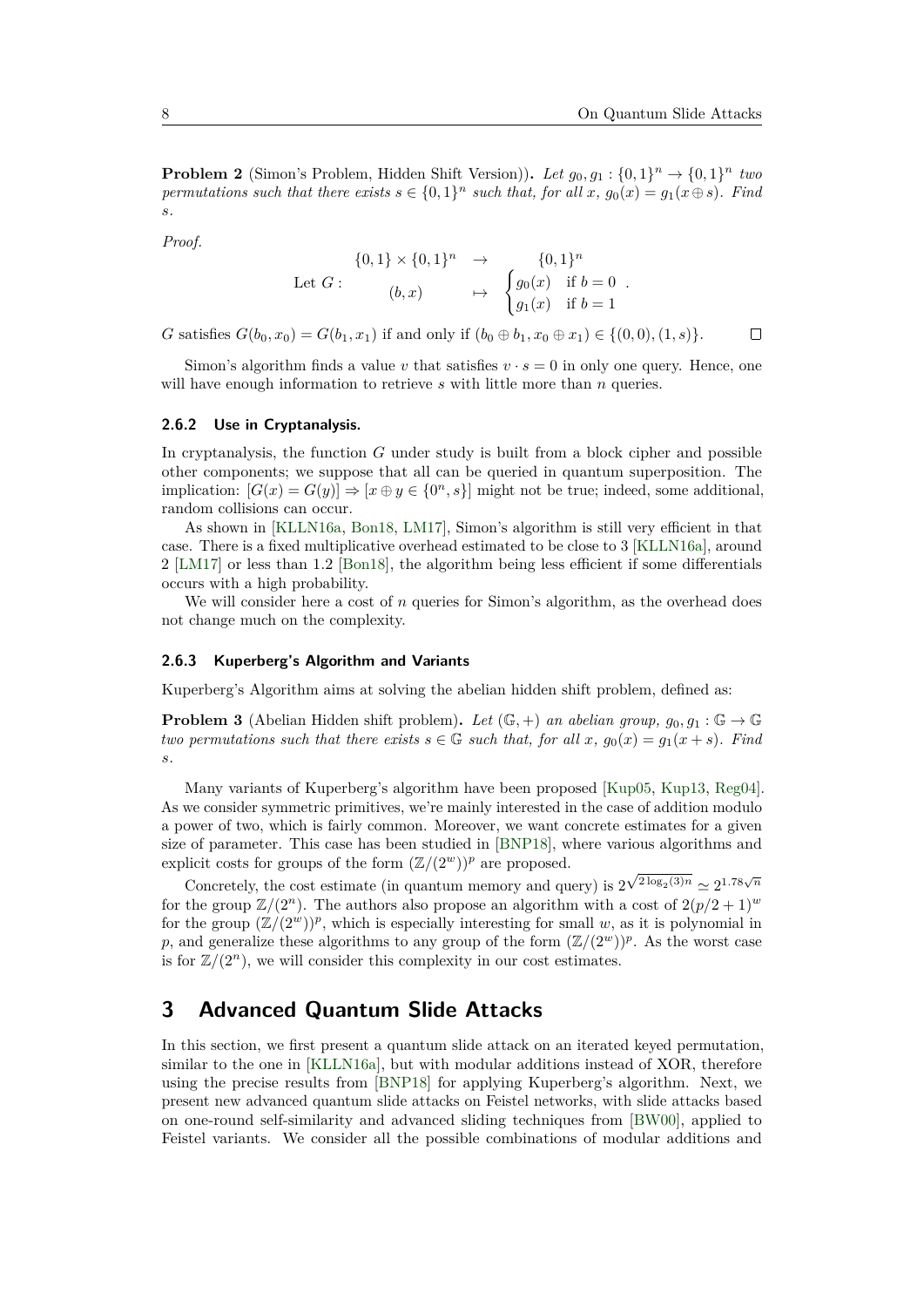<span id="page-8-2"></span>

**Figure 3:** Slide attack on the key-alternating cipher with modular additions

XORs. We also use some ideas from [\[DKS15\]](#page-24-9) (mirror slidex attack). The round function is assumed weak.

#### <span id="page-8-1"></span>**3.1 Key-alternating Cipher with Modular Additions**

The slide attack on the key-alternating cipher is described in Figure [3](#page-8-2) (the primitive in itself is the first line of the figure).  $\boxplus$  denotes a modular addition. The round permutation is denoted  $\Pi$  and the whole encryption function  $E_k$ .

As with the Simon attack, we can define the following function:

$$
G: \{0,1\} \times \{0,1\}^n \to \{0,1\}^n
$$
  

$$
b, x \mapsto \begin{cases} g_0(x) = \Pi(E_k(x)) - x & \text{if } b = 0, \\ g_1(x) = E_k(\Pi(x)) - x & \text{if } b = 1. \end{cases}
$$

Also as in the previous attack, we know that all *x* satisfy  $\Pi(E_k(x)) + k = E_k(\Pi(x + k))$ because of the sliding property. Then we can see that *G* verifies the conditions of the hidden shift problem as  $q_0(x) = q_1(x + k)$ :

$$
G(0, x) = \Pi(E_k(x)) - x = E_k(\Pi(x + k)) - k - x = G(1, x + k).
$$

We reasonably assume that both  $E_k \circ \Pi$  and  $\Pi \circ E_k$  are indistinguishable from a random permutation, and we can apply Kuperberg's algorithm. This way we can recover *K* with a permutation, and we can apply Ruperberg's argor<br>complexity of  $2^{1.78\sqrt{n}}$  quantum time and queries.

### <span id="page-8-0"></span>**3.2 Feistel Scheme with One Round Self-similarity and Modular Additions**

We consider from now on Feistel schemes, like the one represented in Figure [4.](#page-9-1) The block message is decomposed in two branches, one branch has a round key added, and a round function applied to it, and is next added (by a xor or a modular addition) to the other branch before the two branches swap places. This is repeated a number of times before generating the ciphertext.

For a Feistel construction, if we consider a slide attack over one round, the right part of the first plaintext  $R$  (left side in Figure [4\)](#page-9-1) will be the same as the left part of the second plaintext, L'. Classical adversaries could use a fixed right part, and take random plaintexts for the left part.

In our quantum attack, we will consider a fixed and known value for these variables  $R_0 = R = L'$ . As the value of  $R = R_0$  is fixed, we can consider in our attack the variable  $K' = f(R_0 + K)$ , represented in Figure [4,](#page-9-1) as an equivalent key, and this will be the value retrieved by Kuperberg's algorithm. We denote one encryption function as  $E_K$ , we denote by *T runc<sup>L</sup>* and *T runc<sup>R</sup>* the function that truncates a Feistel state to only its left or right part respectively, and the round function as *f*, as represented in Figure [4.](#page-9-1) We first describe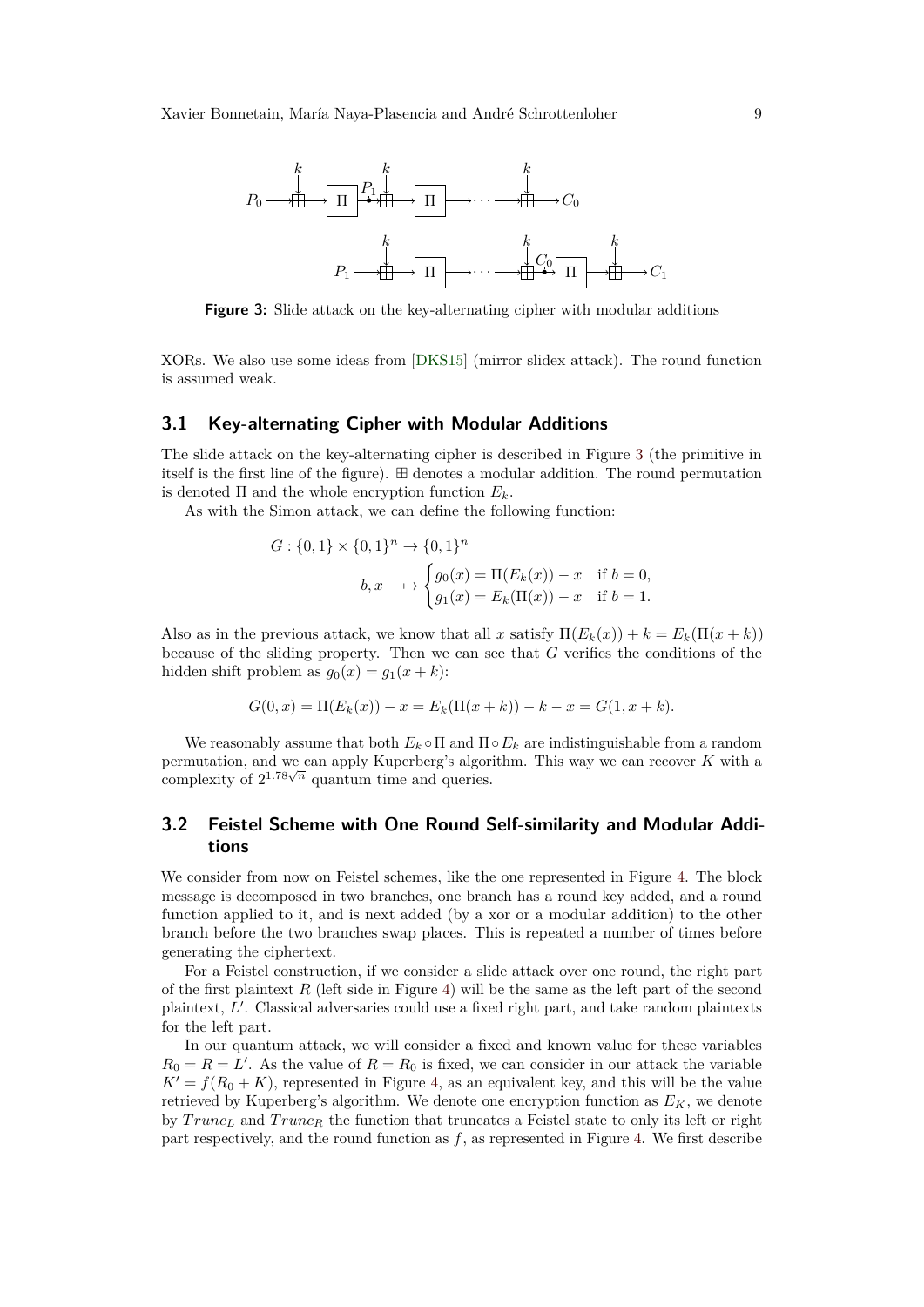<span id="page-9-1"></span>

**Figure 4:** Slide attack on Feistel scheme with one round self-similarity and modular addition

the function that we will use in our attack:

$$
G: \{0,1\} \times \{0,1\}^{n/2} \to \{0,1\}^{n/2}
$$
  

$$
b, x \mapsto \begin{cases} g_0(x) = Trunc_R(E_K(x, R_0)) & \text{if } b = 0, \\ g_1(x) = Trunc_L(E_K(R_0, x)) & \text{if } b = 1. \end{cases}
$$

From Figure [4](#page-9-1) we can verify the slide shift equation  $g_0(x) = g_1(x + K')$ . By applying Kuperberg's algorithm we will recover the value of  $K' = f(R_0 + K)$  for the fixed value of  $R_0$  that we fixed in the beginning. Since we know  $R_0$ , we can retrieve the actual value of K when f is weak. The cost of this attack, that considers modular additions, is  $2^{1.2\sqrt{n}}$ . If instead we had xors, the analysis is quite similar, and the time complexity is reduced to around *n*. This basic attack is generalized to any non-denegerate function *f* in [Section 4](#page-13-0) (it works as long as the key *K* is added or xored as on Figure [4\)](#page-9-1).

### <span id="page-9-0"></span>**3.3 The Quantum Complementation Slide Attack**

We illustrate the complementation slide attack [\[BW00\]](#page-23-4) on a Feistel cipher with 2-round self-similarity, like for instance 2k-DES, introduced in [\[BW99\]](#page-23-6). We consider the 3 possible ways of adding the keys when determining the attack complexities, but we only describe the attack considering key insertions and round combinations by modular additions. In the next section, we will consider the case where both operations are different.

The main idea of this attack, described in Figure [5,](#page-10-1) is to consider not two rounds for the slide pair, but just one. This implies that the round-keys of the middle rounds are not the same, which can be compensated by adding a relative difference between the complemented slide pairs. We will describe here the attack for the case when the key and the Feistel combination are done with modular additions. As can be seen in the figure, if we denote by  $\Delta = K_0 - K_1$  and if the following equations are verified:  $R = L' - \Delta$  and  $L + f(R + K_0) = R' + \Delta$ , then, the outputs of both plaintexts,  $(M, N)$  and  $(M', N')$  verify  $N = M' - \Delta$  and  $N' = M + f(K_1 + N + \Delta) - \Delta$ . It is easy to verify that, with such inputs, all the transformations through the *f* functions will be the same pairwise through all the slid pairs. The combination of both halves ensures that the input round differences stays as wanted, and the same property can be found at the end of the functions.

In this case, in order to quantize the attack, we propose to combine an exhaustive search with Grover and Kuperberg's algorithm for solving the hidden shift problem. Here,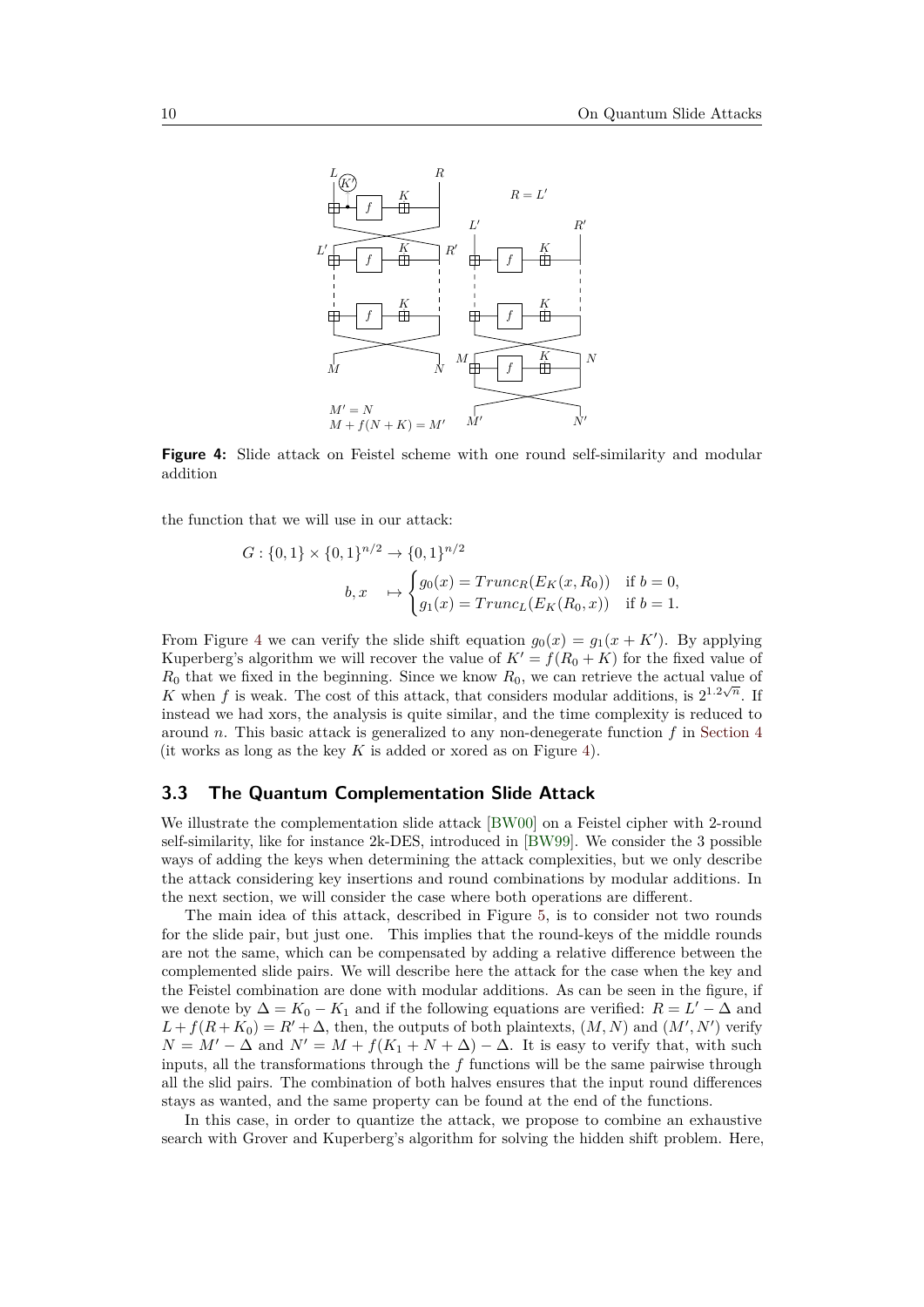<span id="page-10-1"></span>

**Figure 5:** Representation of the complementation slide attack

for the sake of simplicity, we limit ourselves to describing the generic lines of the attack.

We perform an exhaustive search on  $\Delta$ . The size of a block and of the whole key is *n*. Considering the value of *R* fixed to a chosen and known one  $R_0$ , we can redefine an equivalent round-key  $K_0' = f(R_0 + K_0)$ : the correspondence between  $K_0$  and  $K_0'$  is bijective, and when we recover  $K'_0$  we can immediately deduce  $K_0$ . The exhaustive search can be combined with Kuperberg's algorithm applied to the following function (keeping in mind that *R* and  $\Delta$  are known to the attacker):

$$
G: \{0,1\} \times \{0,1\}^{n/2} \to \{0,1\}^{n/2}
$$
  

$$
b, x \mapsto \begin{cases} g_0(x) = Trunc_R(E_k(x,R)) + \Delta & \text{if } b = 0, \\ g_1(x) = Trunc_L(E_k(R - \Delta, x + \Delta)) & \text{if } b = 1. \end{cases}
$$

From Figure [5](#page-10-1) we can verify that  $g_0(x) = g_1(x + K'_0)$ . For each of the tested values for  $\Delta$ , by applying Kuperberg's algorithm we will recover the value of  $K'_{0}$  for the fixed value of *R* that we fixed in the beginning,  $R_0$ . From  $K'_0$  and  $R_0$  we directly recover  $k_0$  because f is weak, and with  $\Delta$ , this implies the value of  $K_1$ . When the tested value for  $\Delta$  is the correct one, we should also obtain a collision given by  $N' = M + f(K_1 + N + \Delta) - \Delta$ , which happens with a random probability  $2^{-n}$ . When this is the case, this implies that we have recovered the correct values of  $K_0$  and  $K_1$ .

The cost for this if all the transformations were xors would be of  $n2^{n/4}$ , compared to  $2^{n/2}$  from the quantum accelerated exhaustive search of the generic attack. If we have modular additions instead, the cost becomes  $2^{1.2\sqrt{n}+n/4}$ , which is still better than generic exhaustive search of the key. We can however do better if the key and branch addition are exactly the same. This is developed in [Section 4.](#page-13-0)

#### <span id="page-10-0"></span>**3.4 Sliding with a Twist**

A further improved variant of the slide attacks is the "sliding with a twist", also introduced in [\[BW00\]](#page-23-4), that can be applied in our case when we have access to the decryption oracle in order to use Simon's algorithm. It is interesting to see that Kuperberg's algorithm won't apply here, as the conditions for the attack are not verified: encryption is structurally different from decryption if we consider modular additions.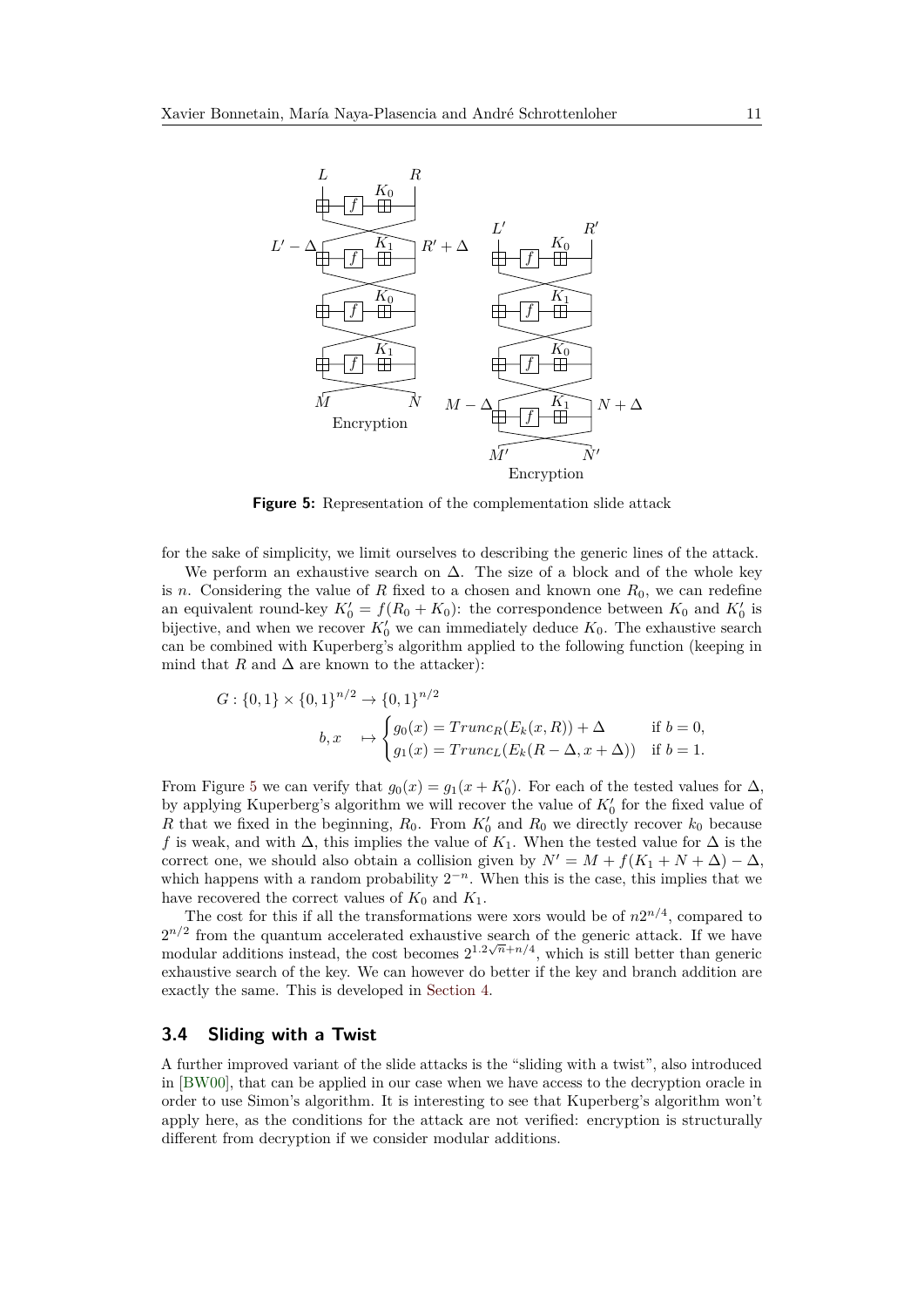<span id="page-11-0"></span>

**Figure 6:** Representation of the sliding with a twist technique

This attack applies to ciphers with the same structure as in [Figure 6,](#page-11-0) and small variants can also be applied to DESX or to reduced-round versions of GOST. The quantum version can be applied as long as the two branches are added with a xor. The round key can be added also by modular addition or multiple modular additions. We will describe the attack considering key insertions and round combinations by xor, the addition of the key being not relevant for the complexity.

The main idea of this attack, that we can see represented in Figure [6,](#page-11-0) is to consider that encryption of a two-round self similarity Feistel cipher is a slid version of its decryption, modulo the final twists, that are easily taken into account. For  $(L, R)$ ,  $(M, N)$  as inputs and outputs of the encryption function and  $(M'N')$ ,  $(L', R')$  as inputs and outputs of the decryption one, we have that if  $R = N'$  and  $M' = L \oplus f(R \oplus K_0)$ , then  $R' = N$  and  $L' = M \oplus f(N \oplus K_0).$ 

We can consider now  $R = N'$  as a fixed chosen value  $R_0$ . Like the previous attack, if we consider an equivalent key  $K_0' = f(R_0 \oplus K_0)$ , we can apply Simon's algorithm. Let us denote the decryption function *DK*.

$$
G: \{0,1\} \times \{0,1\}^{n/2} \to \{0,1\}^{n/2}
$$
  

$$
b, x \mapsto \begin{cases} g_0(x) = Trunc_R(E_K(x,R)) = N & \text{if } b = 0, \\ g_1(x) = Trunc_R(D_K(x,R)) = R' & \text{if } b = 1. \end{cases}
$$

From Figure [6](#page-11-0) we can verify the slide shift equation  $g_0(x) = g_1(x \oplus K'_0)$ . Simon's algorithm recovers the value of  $K'_0$ , and from it, also the one of  $K_0$  with negligible complexity because  $f$  is easy to invert. We can repeat a similar attack peeling off one layer in order to recover also *K*<sup>1</sup> with comparable complexity.

The cost for this in the case that all the transformations were xors would be of *n*, compared to  $2^{n/2}$  from the quantum accelerated exhaustive search of the generic attack. If we have modular additions between branches, this attack would not apply, as the decryption scheme should have subtractions instead of additions.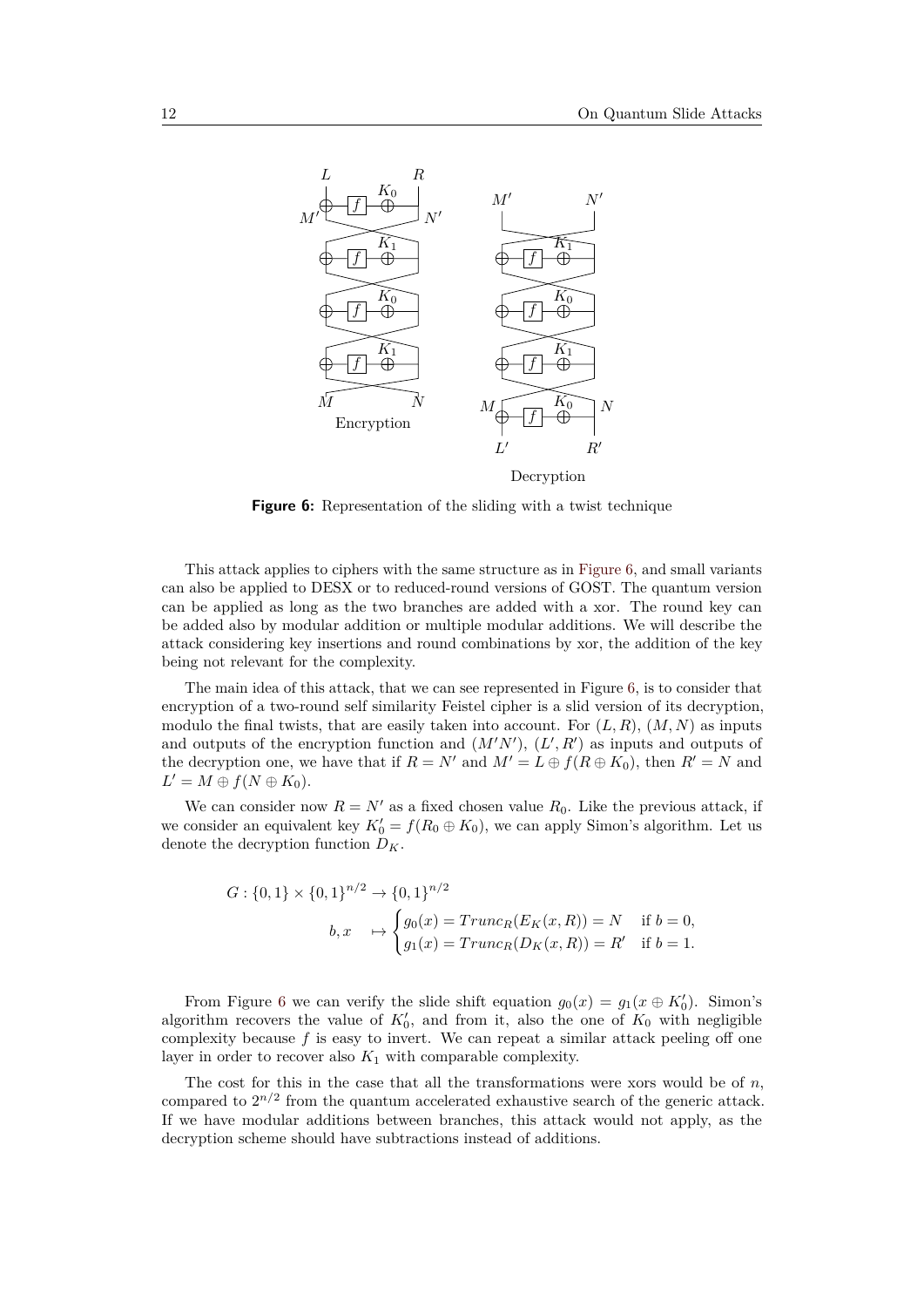#### <span id="page-12-0"></span>**3.5 Quantum Mirror Slidex Attacks on Feistel Schemes**

When a cipher is of the form  $E = E_2 \circ E_1 \circ E_0$  in which  $E_1$  is an involution, the equation that we can write, and that corresponds to the *mirror slidex* attack of [\[DKS15\]](#page-24-9), is:  $E_0^{-1} \circ E_2^{-1} \circ E(P) = E^{-1} \circ E_2(E_0(P)).$  We expect it to yield a hidden period, recoverable using Simon's or Kuperberg's algorithms. Although a classical mirror slidex does not necessarily give rise to a quantum one, the case of a self-similar Feistel scheme with key whitenings (which we denote by rk-WFeistel) is very practical.

**Quantum attack on 2k-WFeistel.** We are able to quantize the attack on 2k-WFeistel developed in [\[DKS15\]](#page-24-9), Section 7.3 (2K-DESX in the paper). The idea relies on mirror slidex combined with the complementation slide. A decryption oracle is required.

Mostly following [\[DKS15\]](#page-24-9) in the notations, we write:

$$
E(x) = k_2 \oplus E_1(k_0 \oplus x)
$$

where  $E_1$  is a 2k-Feistel scheme of alternating keys  $k_a, k_b$ , so that the whole key of  $E_k$  is  $k = k_0, k_2, k_a, k_b$ . We note  $\Delta = k_a \oplus k_b$ . Even if  $E_1$  is not exactly an involution, we can use the complementation slide here and correct it with  $\Delta || \Delta$ , obtaining the main "mirror" equation":

$$
E_1(x) = E_1^{-1}(x \oplus (\Delta||\Delta)) \oplus (\Delta||\Delta) .
$$

Now, since  $E_0$  and  $E_2$  are merely key whitenings:  $E_0(x) = x \oplus k_0$ ,  $E_2(x) = x \oplus k_2$ , we have  $E_1(x) = k_2 \oplus E(x \oplus k_0)$  and  $E_1^{-1}(x) = k_0 \oplus E^{-1}(x \oplus k_2)$  where *E* and  $E^{-1}$  can be queried, hence:

$$
E(x \oplus k_0) \oplus k_2 = k_0 \oplus E^{-1}(x \oplus k_2 \oplus (\Delta || \Delta)) \oplus (\Delta || \Delta) .
$$

This gives the slide shift equation:

$$
E(y) \oplus y = E^{-1}(y \oplus s) \oplus (y \oplus s)
$$

where  $s = k_0 \oplus k_2 \oplus (\Delta || \Delta)$  is the promise. We can recover *s* in *n* encryption and decryption queries. This is a distinguisher for this construction, but not a complete key recovery. As the total key size is  $3n$ , we can recover all with an additional exhaustive search at cost  $2^n$ . This is beaten by the quantum attack on the FX construction [\[LM17\]](#page-25-0), which has a cost of around  $n2^{n/2}$ .

However, we may be in a case where  $k_0 = k_2$ . In that case, we directly recover  $(\Delta||\Delta)$ , that is,  $k_a \oplus k_b$ , which means we can apply the quantum attack on the FX construction, but only need to search for one of the two inner keys, at a cost of  $n2^{n/4}$ .

More generally, if the internal function is an involution or only needs to be corrected by xorings, and if  $E_2$  and  $E_0$  are key whitenings, the scheme will be vulnerable to this quantum slide attack. If all xors are replaced by modular additions (whitenings as well as the mirror property), we may write:  $E_1^{-1}(x) = E_1(x + \delta_a) + \delta_b$ ,  $E_1(x) = E(x - k_0) - k_2$ and  $E_1^{-1}(x) = k_0 + E^{-1}(x + k_2)$ . This gives a slide equation:

$$
E(y) = k_0 + k_2 + \delta_b + E_1^{-1}(x + k_0 + k_2 + \delta_a) .
$$

If different operations are used (e.g, modular additions for the whitenings and a xor inside the mirror property), it does not seem to work anymore, as the whitening and the slide operation would not commute.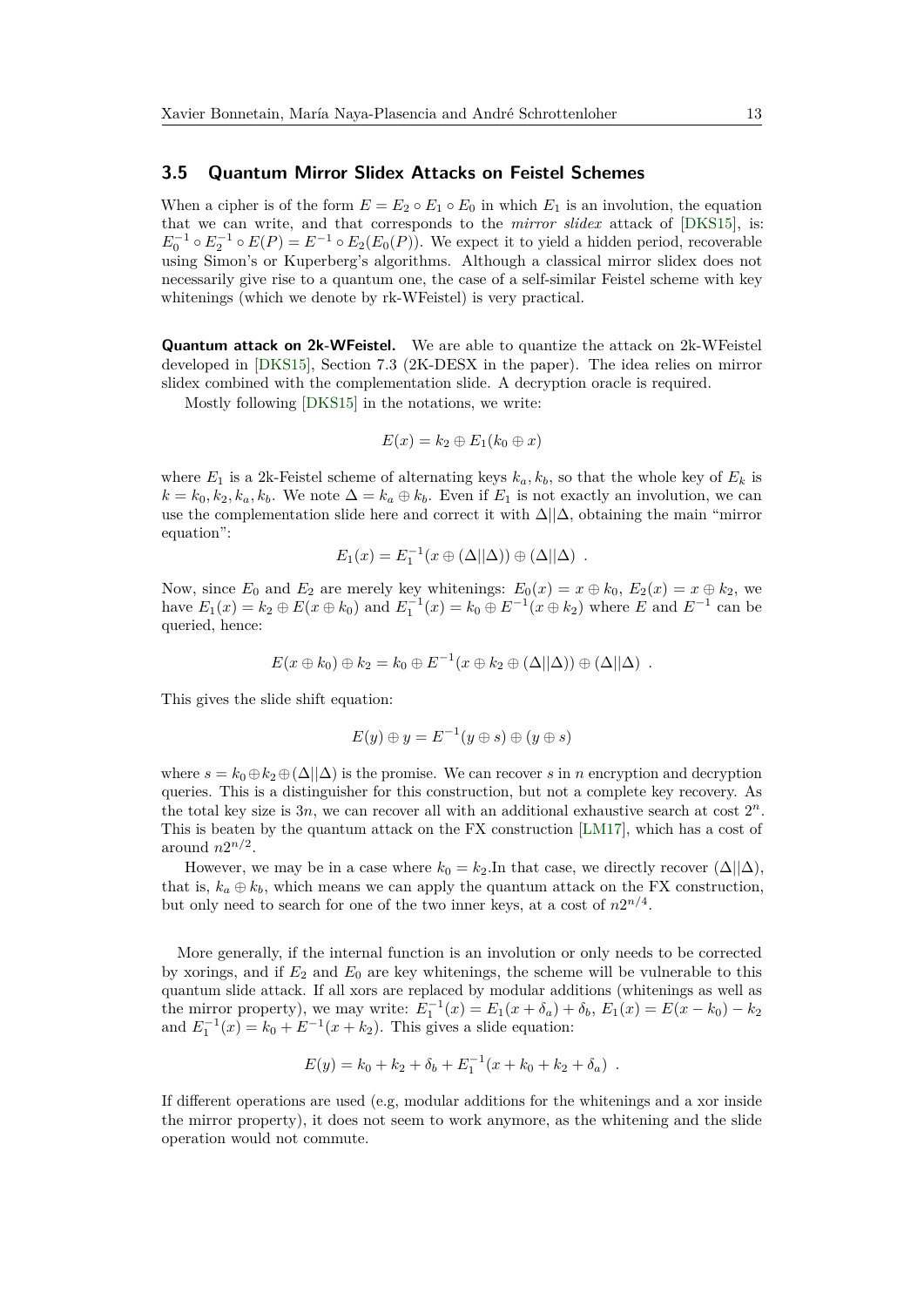**A variant of 4k-WFeistel.** We follow [\[DKS15\]](#page-24-9), section 7.4, and consider the 4k-WFeistel scheme (4K-DESX in the paper) with keys  $k_0, k_2, k_a, k_b, k_c, k_d$  and  $4m+1$  rounds scheduled as:  $(k_a, k_b, k_c, k_d)^m, k_a$ .

Slide pairs  $(P, C), (P', C')$  have the properties:

$$
P \oplus C' = k_0 \oplus k_2 \oplus (k_b \oplus k_d || 0)
$$
  

$$
E_1(P \oplus k_0) = E_1^{-1}(C' \oplus k_2) \oplus (k_b \oplus k_d || 0)
$$

As in the paragraph above, the term  $(k_b \oplus k_d || 0)$  corrects the inversion of  $E_1$ . Then:

$$
E_1(P \oplus k_0) = E_1^{-1}(Pk_0 \oplus (k_b \oplus k_d || 0)) \oplus (k_b \oplus k_d || 0)
$$

Hence for all  $x, E(x \oplus s) = E^{-1}(x)$  where  $s = k_0 \oplus k_2 \oplus (k_b \oplus k_d || 0)$ , that we can retrieve in *n* queries.

As before, this very efficient distinguisher may not yield the best key recovery if  $k_0 \neq k_2$ , but improves the generic quantum attack on the FX construction from  $n2^n$  to  $n2^{0.75n}$  if  $k_0 = k_2$ . A more efficient attack with  $4m$  rounds is presented in Section [5.](#page-15-0)

## <span id="page-13-0"></span>**4 Composing Quantum Attacks: Key-Recovery with Strong Round Functions**

In this section, we propose efficient key-recovery attacks on one-round self-similar Feistel construction when using some classically strong round functions. We show that as long as the round function is vulnerable to quantum attacks, the key will be recovered with a complexity at most the cost of the quantum round attack multiplied by the cost of the quantum attack on the one-round self-similar Feistel (that will be around *n* if the branch addition is bitwise, or around  $2^{1.2\sqrt{n}}$  if it is a modular addition), by composing both algorithms. This composition allows to recover the key and perform an attack in cases that are classically sound.

In what follows, we describe the generic case and show an even more efficient attack when the round function has the form  $f(x + k)$  (with f strong as, for instance, a hash function) and the branch and key additions are the same.

### **4.1 General Attack**

In the attacks presented in the previous section, the round function was supposed to be weak. If it was not, we would still be able to recover the values of  $K' = f_K(R_0)$ . The problem next would be to recover *K*, which would not be directly possible.

We show here how to quantumly attack the round function in some common cases. In the previous attacks, the value of *R*<sup>0</sup> was fixed to a random chosen value. This means that we can repeat the same operation for several values *R<sup>i</sup>* .

**Case**  $f(x+K)$ **.** We consider here that the round function is a key addition composed with a public function  $f$ , as this is a fairly common design. We use the attack of Section [3.2,](#page-8-0) which, given a value  $R_0$ , produces  $f(R_0 + K)$ . As presented in Section [2.5,](#page-5-0) we consider this attack as a quantum black box *H*, that takes an input *x*, and produces  $f(x + K)$ . Given this *H*, we can construct the following function *G*:

$$
G: \{0,1\} \times \{0,1\}^{n/2} \to \{0,1\}^{n/2}
$$
  

$$
b, x \mapsto \begin{cases} g_0(x) = H(x) = f(x+K) & \text{if } b = 0, \\ g_1(x) = f(x) & \text{if } b = 1. \end{cases}
$$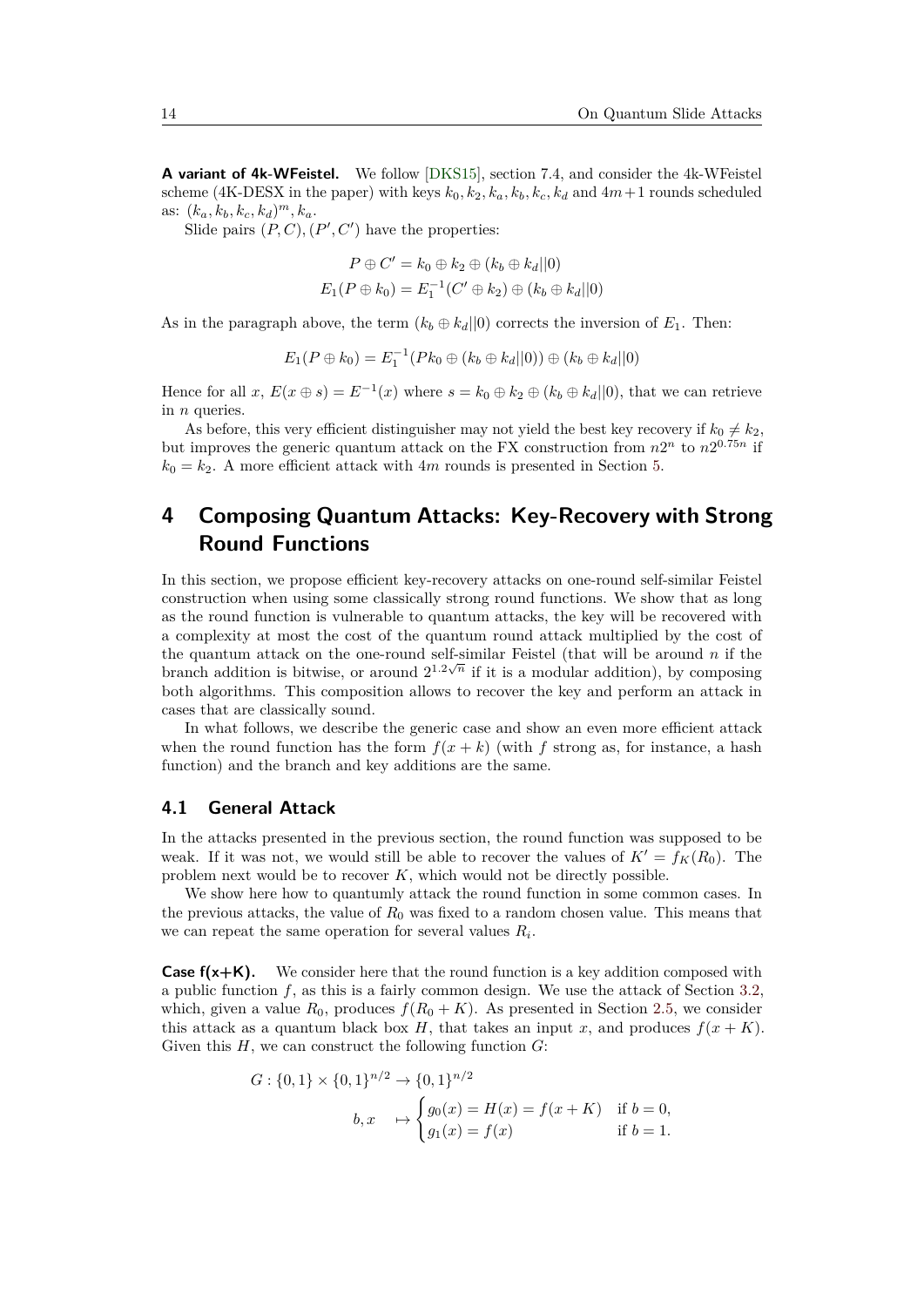

**Figure 7:** Slide attack on a generic one-round self-similar Feistel

It is now easy to identify *K* as the hidden shift of *G*.

The cost of the attack is summarized in [Table 2](#page-15-1) for a Feistel scheme with one-round self-similarity, and it is easy to extend it to other scenarios. For the case of two modular additions we can still have different operators if they use, for instance, a different bit order.

**Generalization of the attack.** We described the attack for a Feistel round function of the form  $f(x+K)$ , but we can use this attack for any keyed function vulnerable to quantum key recovery, like Even-Mansour (see [Figure 8\)](#page-14-0), a 3-round Feistel, a self-similar Feistel. . .

Using the same principle as above, we manage to craft a quantum oracle to the inner round function. Now, we can attack it using any quantum algorithm that needs a quantum superposition access on it, without any additional constraint. The total cost of the attack is the cost to attack the round function multiplied by the cost of the slide attack. This means that the one-round self-similar Feistel construct offers essentially the security of its inner round function. This is not the case classically, as the cost to find a slide pair is  $2^{n/2}$ ; it would generally be the cost of the total attack, as the inner round function operates on *n/*2 bits.

<span id="page-14-0"></span>For the example in [Figure 8,](#page-14-0) the exhaustive search is classically in  $2^{n/2}$ , quantumly in  $2^{n/4}$ . The classical slide attack can find a pair  $(x, f_K(x))$  in  $2^{n/4}$  queries. Once this is done, we can easily retrieve some other slide pairs using the slide pairs at the output of the cipher, and do the standard slide attack to break Even-Mansour in  $2^{n/4}$  more queries and time. The quantum slide attack performs in  $n2^{1.2\sqrt{n}}$  queries.



**Figure 8:** Example of a vulnerable Feistel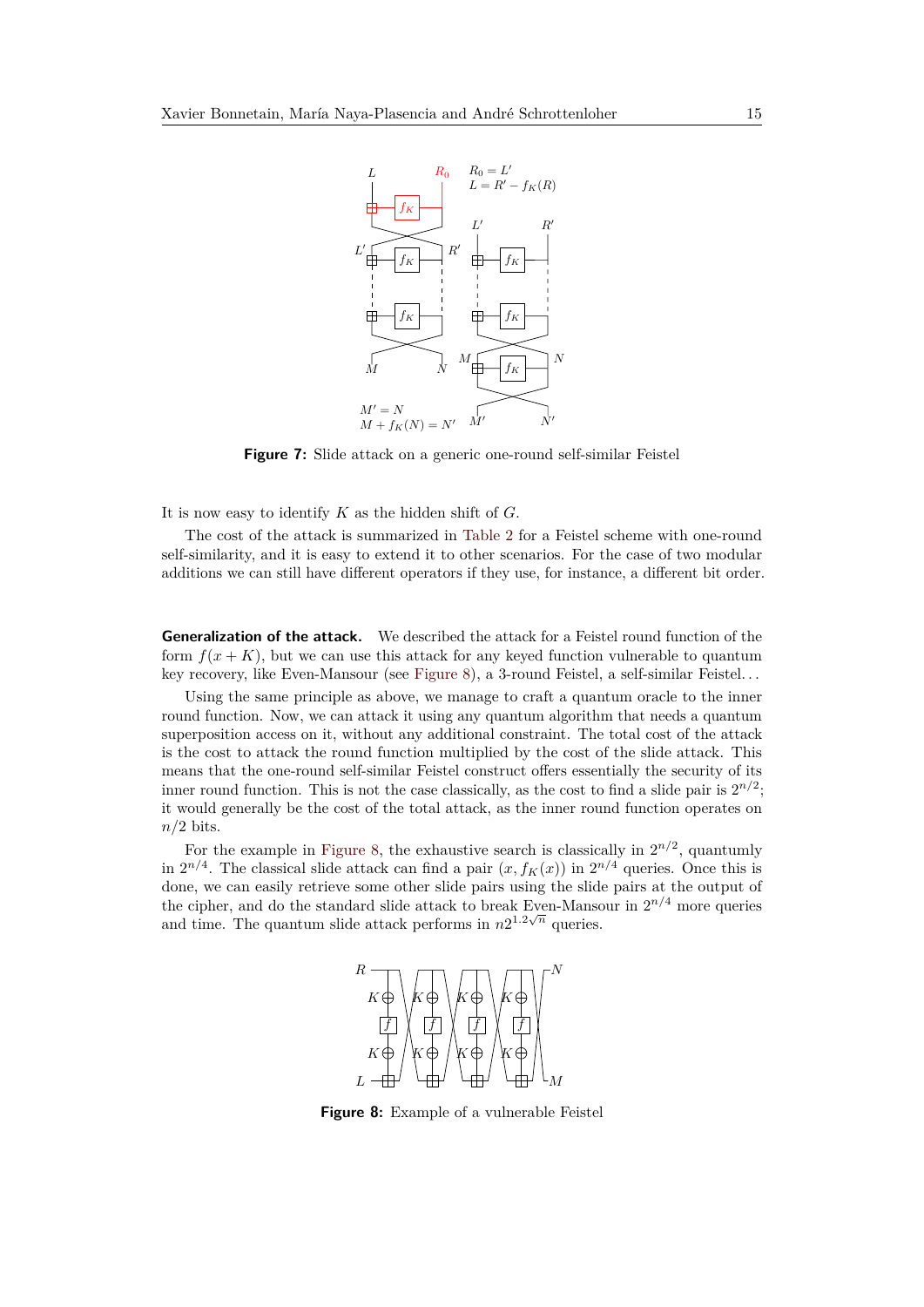#### **4.2 With the Same Branch and Key Addition**

If the round function is  $f(x+K)$  and the branch and the key addition both use the same law, the attack can be made more efficient. We can consider a Feistel construct *E<sup>K</sup>* composed of a certain number of iterations of the function  $f_K(x, y) = y, x + f(y + K)$ . In that case, we have  $f_K(x, y) + (K, K) = f_0(x + K, y + K)$ , hence  $E_K(x, y) + (K, K) = E_0(x + K, y + K)$ . We can then consider

$$
G: \{0, 1\} \times \{0, 1\}^{n/2} \to \{0, 1\}^n
$$
  

$$
b, x \mapsto \begin{cases} g_0(x) = E_K(x, x) + (x, x) & \text{if } b = 0, \\ g_1(x) = E_0(x, x) + (x, x) & \text{if } b = 1. \end{cases}
$$

The hidden shift is *K* here.

**Case f(x+K), 2-rounds Self-Similarity.** It can also be generalized if the Feistel has two alternating keys  $(K_0, K_1)$ , we can use

$$
G: \{0,1\} \times \left(\{0,1\}^{n/2}\right)^2 \to \{0,1\}^n
$$
  

$$
b, x, y \mapsto \begin{cases} g_0(x) = E_{K_0, K_1}(x, y) + (x, y) & \text{if } b = 0, \\ g_1(x) = E_{0,0}(x, y) + (x, y) & \text{if } b = 1. \end{cases}
$$

As we have the same property  $E_{K_0,K_1} + (K_0, K_1) = E_0(x + K_0, y + K_1)$ , the hidden shift is  $(K_0, K_1)$ .

Table [2](#page-15-1) presents a summary of the costs of this attack, depending on the group operation for the branch addition, and the key addition.  $+$  can represent a modular addition, or multiple additions in parallel, as long as it is the same operation at each round. It can be different for the branch and the key, except for the sixth and last attack in the table.

<span id="page-15-1"></span>

| Branch, Key add. | Round function  | quantum query cost | Remark                             |
|------------------|-----------------|--------------------|------------------------------------|
| $\oplus$ , any   | Weak            | n/2                |                                    |
| $\oplus, \oplus$ | $f(x \oplus K)$ | n/2                |                                    |
| $\oplus, \oplus$ | $f_K(x)$        | $n^2/4$            | Simon calls purely quantum Simon   |
| $\oplus$ , $+$   | $f_K(x)$        | $n2^{1.2\sqrt{n}}$ | Kuper. calls purely quantum Simon  |
| $+,$ any         | Weak            | $2^{1.2\sqrt{n}}$  |                                    |
| $+, +$           | $f(x+K)$        | $2^{1.2\sqrt{n}}$  | Need the exact same addition       |
| $+, \oplus$      | $f_K(x)$        | $n2^{1.2\sqrt{n}}$ | Simon calls purely quantum Kuper.  |
| $+, +$           | $f_K(x)$        | $2^{2.4\sqrt{n}}$  | Kuper. calls purely quantum Kuper. |
| $\oplus, \oplus$ | $f(x \oplus K)$ | $\boldsymbol{n}$   | 2-Round self-similarity            |
| $+, +$           | $f(x+K)$        | $2^{1.78\sqrt{n}}$ | 2-Round self-similarity,           |
|                  |                 |                    | Need the exact same addition       |

**Table 2:** Summary of the slide attack costs, *n* is the block size.

## <span id="page-15-0"></span>**5 Quantum Slide Attacks on 4-Round Self-Similar Feistels**

Combining twist and complementation slides enables the authors in [\[BW00\]](#page-23-4) to attack a 4k-Feistel. In this section we show how to efficiently quantize this attack and extend it to 4k-WFeistel.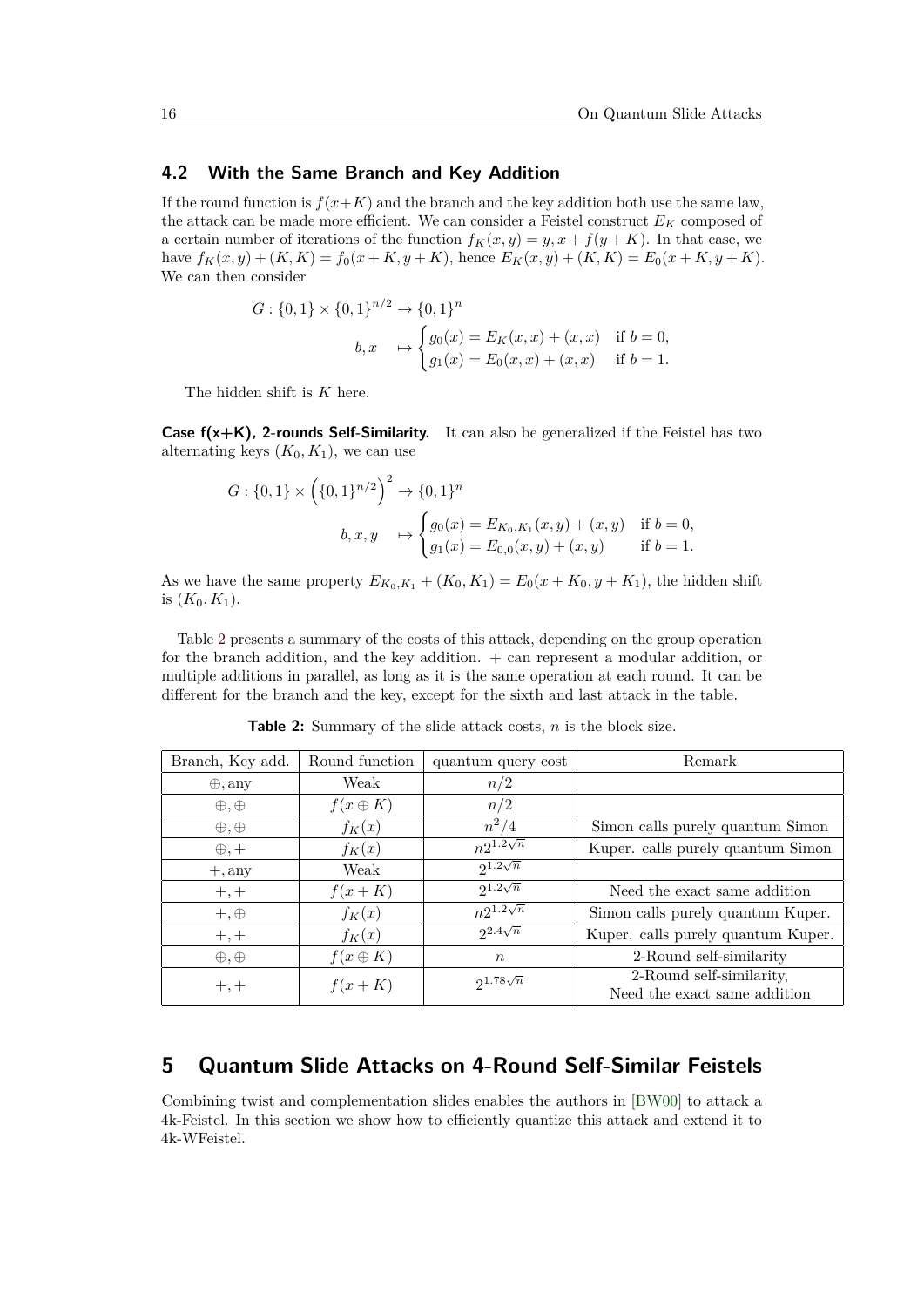The main idea is that encryption and decryption can be compared in this way (see [Figure 9\)](#page-16-0):

$$
k_0k_1k_2k_3k_0k_1\ldots
$$

$$
k_3k_2k_1k_0\ldots
$$

So that the keys  $k_0$  and  $k_2$  always coincide, whereas the keys  $k_3$  and  $k_0$  correspond to rounds having a constant difference.

The slide pairs will have a difference  $\Delta = k_1 \oplus k_3$  as can be seen in [Figure 9,](#page-16-0) similarly to the *complementation slide* technique. We gather from [\[BW00\]](#page-23-4) that a slide pair  $(P, C)$  =  $(L, R), (M, N)$  (in input to the encryption function),  $(P', C') = (L', R'), (M', N')$  (in input to the decryption function) satisfies the following properties:

$$
L', R' = M \oplus \Delta \oplus f(k_0 \oplus N), N \tag{4}
$$

$$
M', N' = L \oplus f(R \oplus k_0) \oplus \Delta, R \tag{5}
$$

<span id="page-16-0"></span>

**Figure 9:** Complementation and twist combined on a 4k-Feistel scheme

For all  $P = (x, R)$  we write  $D_k(M', N') = (L', R')$ ,  $M = Trunc_L(E_k(x, R))$ ,  $N =$  $Trunc_R(E_k(x,R))$ , which gives:

$$
D_k(x \oplus f(R \oplus k_0) \oplus \Delta, R) = M \oplus \Delta \oplus f(k_0 \oplus N), N
$$
  

$$
\implies Trunc_R(D_k(x \oplus f(R \oplus k_0) \oplus \Delta, R)) = Trunc_R(E_k(x, R))
$$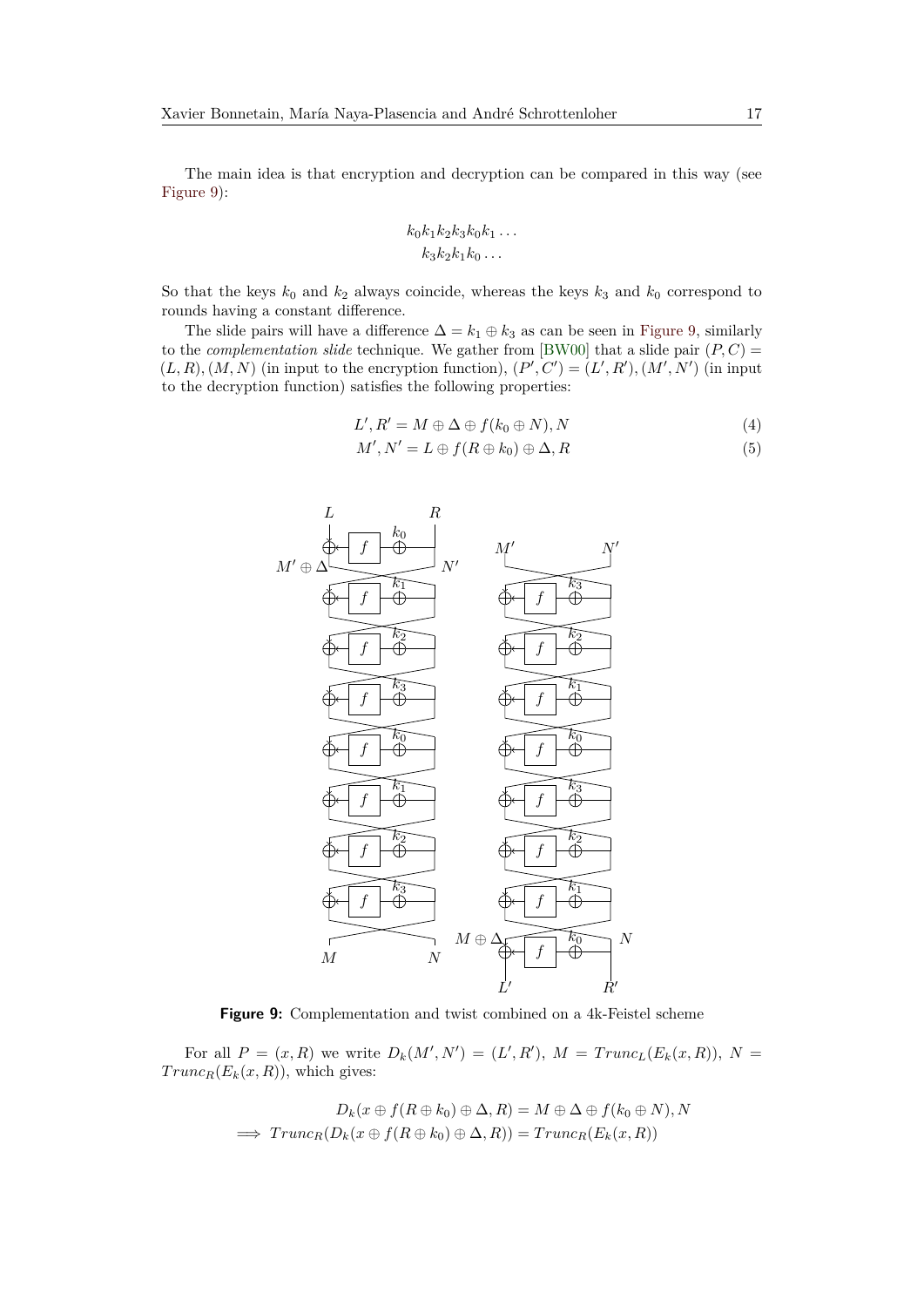Hence, for a fixed *R*, we have the following function *G*:

$$
G: \{0,1\} \times \{0,1\}^{n/2} \to \{0,1\}^{n/2}
$$
  

$$
b, x \mapsto \begin{cases} g_0(x) = Trunc_R(D_k(x,R)) & \text{if } b = 0, \\ g_1(x) = Trunc_R(E_k(x,R)) & \text{if } b = 1. \end{cases}
$$

The hidden shift between  $g_0$  and  $g_1$  is  $f(R \oplus k_0) \oplus \Delta$ .

Now, as we did in [Section 4,](#page-13-0) we can consider this whole slide attack as a black box, that, given an input *R*, outputs  $f(R \oplus k_0) \oplus \Delta$ . As *f* is public, we can create a quantum oracle to the function  $G'(R) = f(R) \oplus f(R \oplus k_0) \oplus \Delta$ . This function has  $k_0$  as a hidden period, which can be recovered, by reusing Simon's algorithm. The total cost is around  $2n^2$  queries (the input space is of size  $n/2$ , but there is a lot of mandatory uncomputing here), for recovering  $k_0$ . Once  $k_0$  is known, we can directly use the first attack to get  $\Delta = k_1 \oplus k_3$ , at a negligible cost of  $n/2$ .

Moreover, we can "shift" the cipher, that is, suppress the first round of encryption, and add it at the last round, in order to get access to the same cipher, but with keys  $(k_1, k_2, k_3, k_0)$  instead of  $(k_0, k_1, k_2, k_3)$ . Hence, we can repeat the same attack, to get  $k_1$ , and  $\Delta' = k_2 \oplus k_0$ . With  $k_1$  and  $\Delta$ , we obtain  $k_3$ , and with  $k_0$  and  $\Delta'$ , we obtain  $k_2$ . The total cost is around  $4n^2$ , for a total key size of  $2n$  bits.

As this attack uses the *sliding with a twist* technique, it does not transpose well to modular additions.

**4 Rounds of Feistel.** This attack leads to a very efficient distinguisher on 4 rounds of Feistel, if one has access to both encryption and decryption oracles, which improves on the previous 3-round distinguisher of  $[KM10]$  (which only needs encryption)<sup>[1](#page-17-0)</sup>.

**Attacking 4k-WFeistel.** Building on the 4k-Feistel attack of above, we can further extend it to 4k-WFeistel, with key whitenings  $k_{pre}$  and  $k_{post}$ . We remark that  $(P, C), (P', C')$  are slide pairs for the underlying 4k-Feistel iff  $(P \oplus k_{pre}, C \oplus k_{post})$ ,  $(P' \oplus k_{pre}, C' \oplus k_{post})$  are slide pairs for the complete scheme (such properties are suggested by [\[DDKS15\]](#page-24-8)). Using the slide equations above, we rewrite them with the key whitenings:

$$
L', R' = M \oplus k_{post}^L \oplus k_{pre}^L \oplus \Delta \oplus f(k_0 \oplus N \oplus k_{post}^R), N \oplus k_{pre}^R \oplus k_{post}^R
$$
  

$$
M', N' = L \oplus k_{pre}^L \oplus k_{post}^L \oplus \Delta \oplus f(R \oplus k_{pre}^R \oplus k_0), R \oplus k_{pre}^R \oplus k_{post}^R
$$

Writing  $D_k(M', N') = L', R'$ , this gives us:

$$
Trunc_R(D_k(L \oplus k_{pre}^L \oplus k_{post}^L \oplus \Delta \oplus f(R \oplus k_{pre}^R \oplus k_0), R \oplus k_{pre}^R \oplus k_{post}^R)
$$
  
= 
$$
Trunc_R(E_k(L, R)) \oplus k_{pre}^R \oplus k_{post}^R
$$

We introduce  $\delta_R = k_{pre}^R \oplus k_{post}^R$  and  $\delta_L = k_{pre}^L \oplus k_{post}^L \oplus \Delta$  (where  $\Delta = k_1 \oplus k_3$ ). Then:

$$
Trunc_R(D_k(L \oplus \delta_L \oplus f(R \oplus \delta_R \oplus (k_{pos}^R \oplus k_0)), R \oplus \delta_R) \oplus (R \oplus \delta_R)
$$
  
= 
$$
Trunc_R(E_k(L, R)) \oplus R
$$

Now, we can use the function

$$
G: \{0,1\} \times \left(\{0,1\}^{n/2}\right)^2 \to \{0,1\}^{n/2}
$$
  

$$
b, x, y \mapsto \begin{cases} g_0(x,y) = Trunc_R(D_k(x \oplus f(y \oplus (k_{pos}^R \oplus k_0)), y) \oplus y & \text{if } b = 0, \\ g_1(x,y) = Trunc_R(E_k(x,y)) & \text{if } b = 1. \end{cases}
$$

<span id="page-17-0"></span><sup>&</sup>lt;sup>1</sup>In [\[Iwa18\]](#page-24-13) a short presentation was given on a more general QCCA 4-round distinguisher of Feistel networks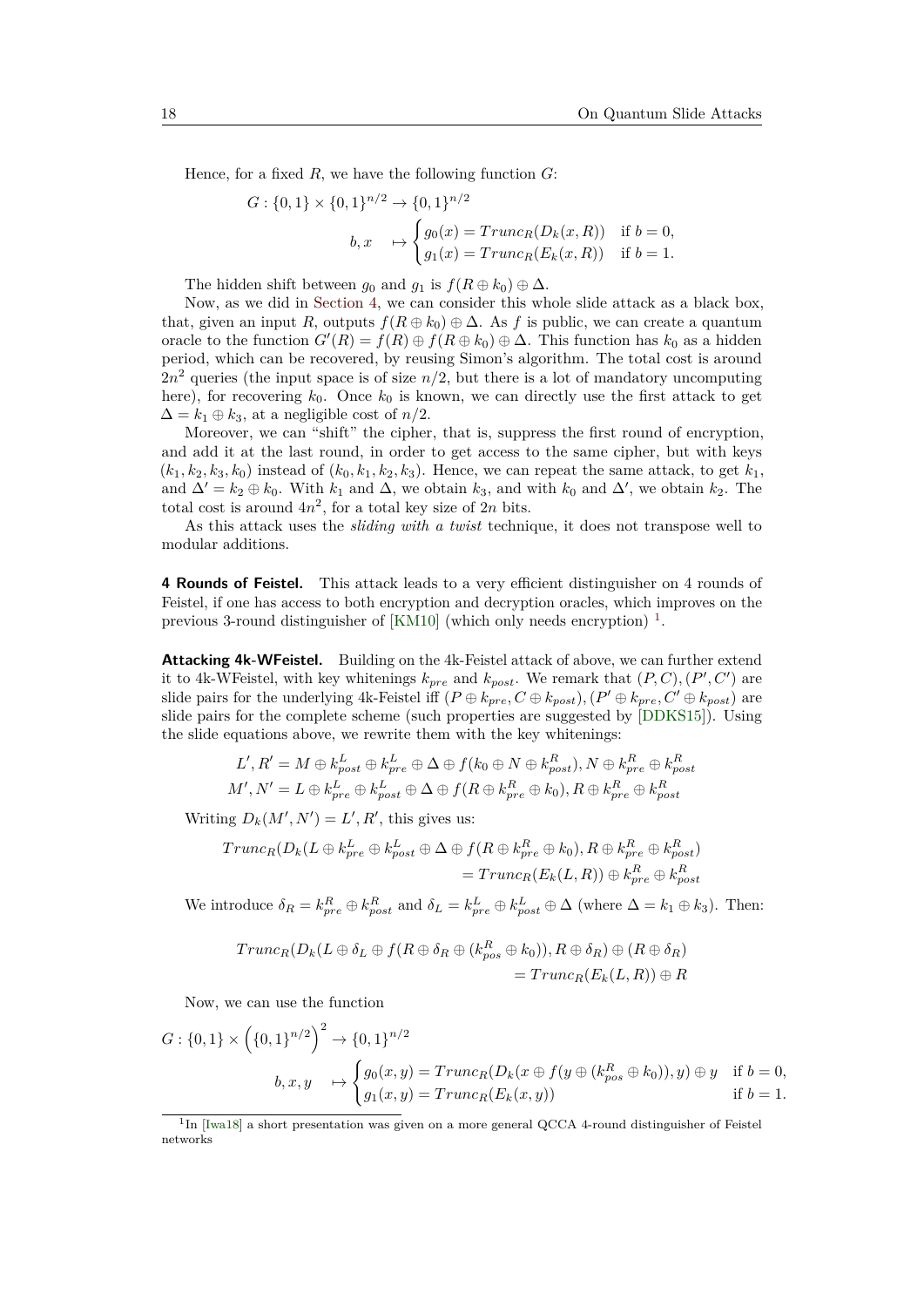We have  $g_0(x, y) = g_1(x \oplus \delta_L, y \oplus \delta_R)$ . However, to implement  $g_0$ , we need to know the value  $(k_{pos}^R \oplus k_0)$ . Hence, first guess the value of  $(k_{pos}^R \oplus k_0)$  using Grover's algorithm, and combine it with Simon's algorithm as studied in [\[LM17\]](#page-25-0), In time and queries  $n2^{n/4}$ , this attack recovers  $\delta_L, \delta_R$  and  $(k_{pos}^R \oplus k_0)$ . Now, we can perform the analogue of the classical attack: swapping the encryption and the decryption, we obtain  $k_{pre}^L \oplus k_{post}^L$  and  $k_{pre}^R \oplus k_{post}^R \oplus k_0 \oplus k_2$ , which allows to obtain  $k_0 \oplus k_2$  and  $k_1 \oplus k_3$ .

Now, we can break the complete cipher by applying the Grover-meet-Simon attack on the FX construction. We only need to search for 2 of the inner keys, for a total cost of  $n2^{n/2}$ .

As this attack uses the *sliding with a twist* technique, it does not transpose well to modular additions.

### **6 On Quantum Attacks Exploiting Cycle Finding**

A generic framework of cycle-based slide attacks is presented in [\[BOBDK18,](#page-23-5) Section 4.1]. The authors suggest that it could be accelerated in a similar way as the slide attacks from [\[KLLN16a\]](#page-24-4) were, expecting for instance exponential speedups. In this section we show that the speedup is much smaller than expected, as the same techniques cannot be applied, but we are able to propose some improved-over-classical quantum associated attacks, that gain in efficiency.

### **6.1 Definition of a Cycle Slide Attack**

*f*

We suppose that  $E_k = f_k^l$  for some function  $f_k$ , which happens to be immune to simpler slide attacks such as those presented above for 1k-, 2k- and 4k-Feistel schemes. Consider a message *P* and the cycle built from *P* using  $E_k$ :

$$
P, E_k(P), E_k^2(P), \ldots
$$

Let  $m_2$  be the period of this cycle. Let also  $m_1$  be the period of the  $f_k$ -cycle, that is, the smallest integer such that  $f_k^{m_1}(P) = P$ . Then one has  $m_2 = m_1/gcd(m_1, l)$ . Moreover, suppose that  $gcd(m_1, l) = 1$ , then  $m_1 = m_2 = m$ . This condition cannot be checked directly by the attacker, since he does not have access to  $f_k$ .

By Bezout's theorem, there exists  $d_1, d_2$  such that  $d_1m - d_2l = 1$ . This gives:

$$
f_k^{d_1m-d_2l+1}(P) = P
$$
  

$$
f_k^{d_1m+1} = f_k^{d_2l}(P) = E_k^{d_2}(P)
$$
  

$$
f_k(P) = E_k^{d_2}(P)
$$

Hence  $(P, E_k^{d_2}(P))$  is a slid pair. Moreover,  $(E_k^t(P), E_k^{d_2+t}(P))$  is one for every *t*. This gives a certain number of slide pairs "for free", depending on the length of the cycle. Once they have been obtained, we can use them to perform an attack on *f<sup>k</sup>* and try to recover the key material.

**General cycle size.** We assume that  $E_k$  is a random permutation. In that case, the *i*-th largest cycle has size  $e^{-i+1} (1 - 1/e) 2^n$  (on average), the largest having size  $(1 - 1/e) 2^n$ . In particular, on average, half of the points lie on the largest cycle. Finding a cycle of *E<sup>k</sup>* then requires  $c2^n$  chosen plaintext queries for some  $c < 1$ , which is a little less than the entire codebook.

The main interest is the time complexity: suppose that the attack on  $f_k$  needs time  $\mathcal{O}(t)$ , then the total time complexity is  $\mathcal{O}(t+2^n)$  and not  $\mathcal{O}(t2^n)$  as would require a standard slide attack (see [\[BOBDK18,](#page-23-5) Section 4.1]).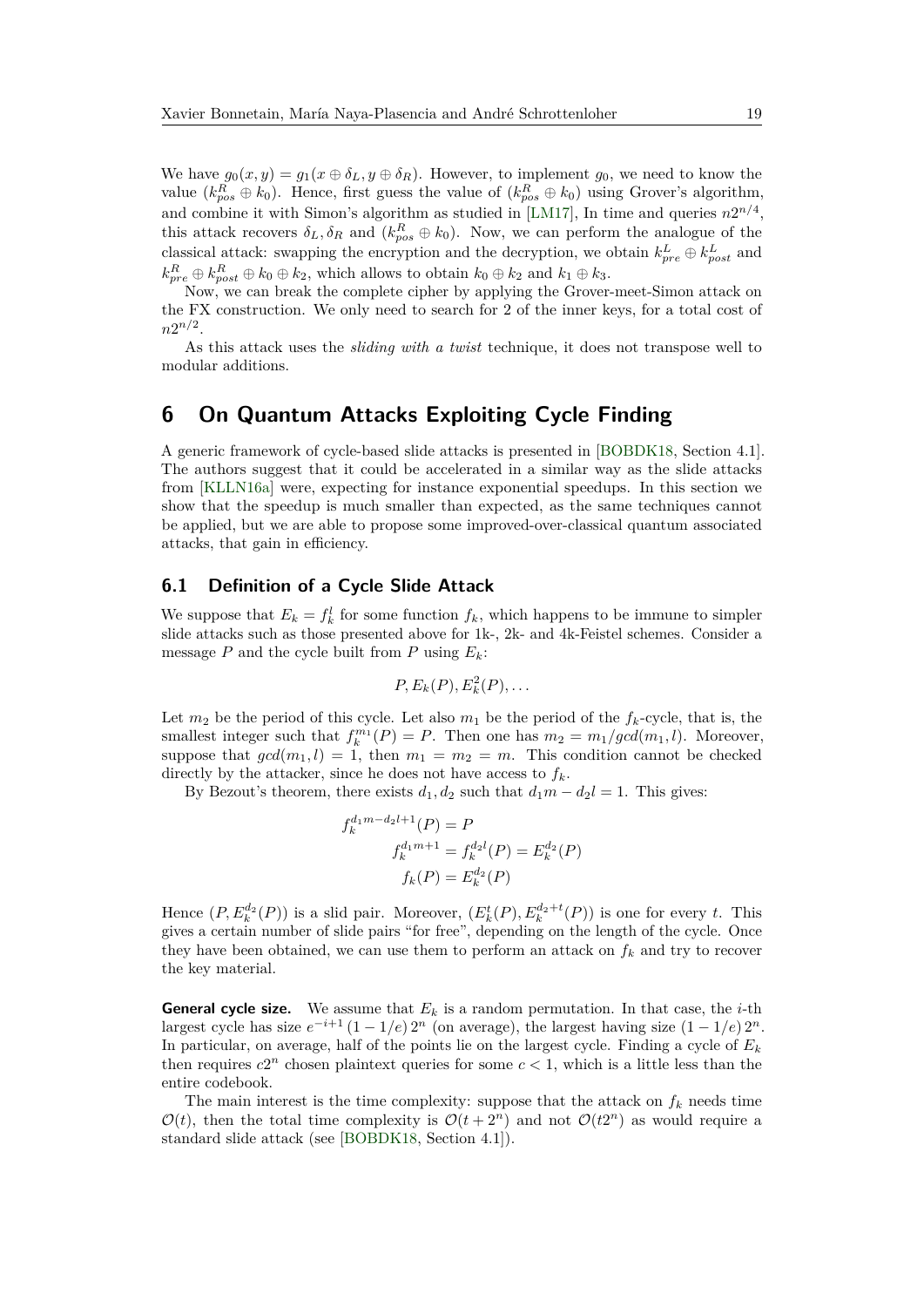**Combining cycles.** It is important to note that the probability of success (i.e,  $m_1$  is prime with *l*) is strictly smaller than one, exactly  $\phi(l)/l$  where  $\phi$  is Euler's totient function. The only way to check that the slide pairs obtained were good is to try to attack  $f_k$ . Hence, it may be difficult to combine (when needed) the data obtained from multiple cycles.

In particular, if one is not able to tell if a given cycle is a good one (i.e,  $m_1$  is prime with *l*), the complexity can increase dramatically, since we would require all cycles to be good at the same time: it happens only with probability  $(\phi(l)/l)^t$  if there are *t* of them.

**Classical Examples and Applications.** The cycle slide attack is applied in [\[BOBDK18\]](#page-23-5) against a palindromic Feistel scheme, where the keys are scheduled as:

$$
k_0, k_1 \ldots k_r, k_r, k_{r-1}, \ldots k_0, k_0, k_1, \ldots
$$

The function  $f_k$  is a Feistel scheme with 2*r* keys scheduled as  $k_0, k_1 \ldots k_r, k_r, k_{r-1}, \ldots k_0$ . In that case, the average cycle length of a plaintext *P* is of order  $\mathcal{O}(2^{n/2})$ , limiting considerably the cost of the attack and making it possible. But since the cycle is of length  $\mathcal{O}(2^{n/2})$ , it gives only  $\mathcal{O}(2^{n/2})$  slide pairs: the distinguishing attack on  $f_k$  required should need only  $\mathcal{O}(2^{n/2})$  plaintext-ciphertext pairs.

In [\[BOBDK18,](#page-23-5) section 5], the authors present attacks on GOST. First:

- A distinguishing attack on 8-round GOST with unknown S-boxes, using  $2^{36}$  known plaintexts and time (it relies on differentials);
- A key-recovery attack on 8-round GOST with unknown S-boxes, based on a differential attack, using 2 <sup>36</sup>*,*<sup>5</sup> known plaintexts, data and time.

This allows to attack the 24 first rounds of GOST, that correspond to  $f_k^3$  where  $f_k$  is an 8-round GOST, efficiently using the cycle-based slide attack. This requires  $2^{63}$  chosen plaintext and time.

The authors also attack the palindromic full GOST: having a palindromic key, it is in fact  $f_k^4$  where  $f_k$  is a palindromic Feistel scheme. Hence the cycle-based attack works more efficiently (the cycles have small size). The distinguishing attack allows to retrieve the good slide pairs, and once there are enough, the key-recovery attack is launched on  $f_k$ . The total needs  $2^{40}$  chosen plaintexts, memory and time.

#### **6.2 Quantization of a Cycle-based Slide Attack**

At the end of [\[BOBDK18,](#page-23-5) Section 4.1], the authors suggest that a quantum period-finding algorithm could be applied to cycle-based slide attacks. To the best of our knowledge, this seems not possible. Indeed, given a point *P*, the period that is of interest here is the one of the function:

$$
G \ : d \in \mathbb{Z} \mapsto E_k^d(P)
$$

If the function  $G(d) = E_k^d(P)$  was implemented using a quantum circuit, we could indeed use Shor's period-finding algorithm to retrieve the cycle length. But this would require to call  $E^d_k$  in superposition over *d*, which seems highly difficult. The encryption oracle  $E_k$  is actually only accessed through queries  $x \to E_k(x)$ , in superposition over *x*. To compute  $E_k^d$  for some *d*, one still needs to perform *d* successive calls to  $E_k$ . A superposition oracle for *G* is indeed constructible, but it would have the same time complexity as the classical one (the highest value of *d* in the input). On the contrary, Shor's algorithm uses an oracle for  $f(r) = a^r \mod n$ , and fast exponentiation allows to compute it efficiently.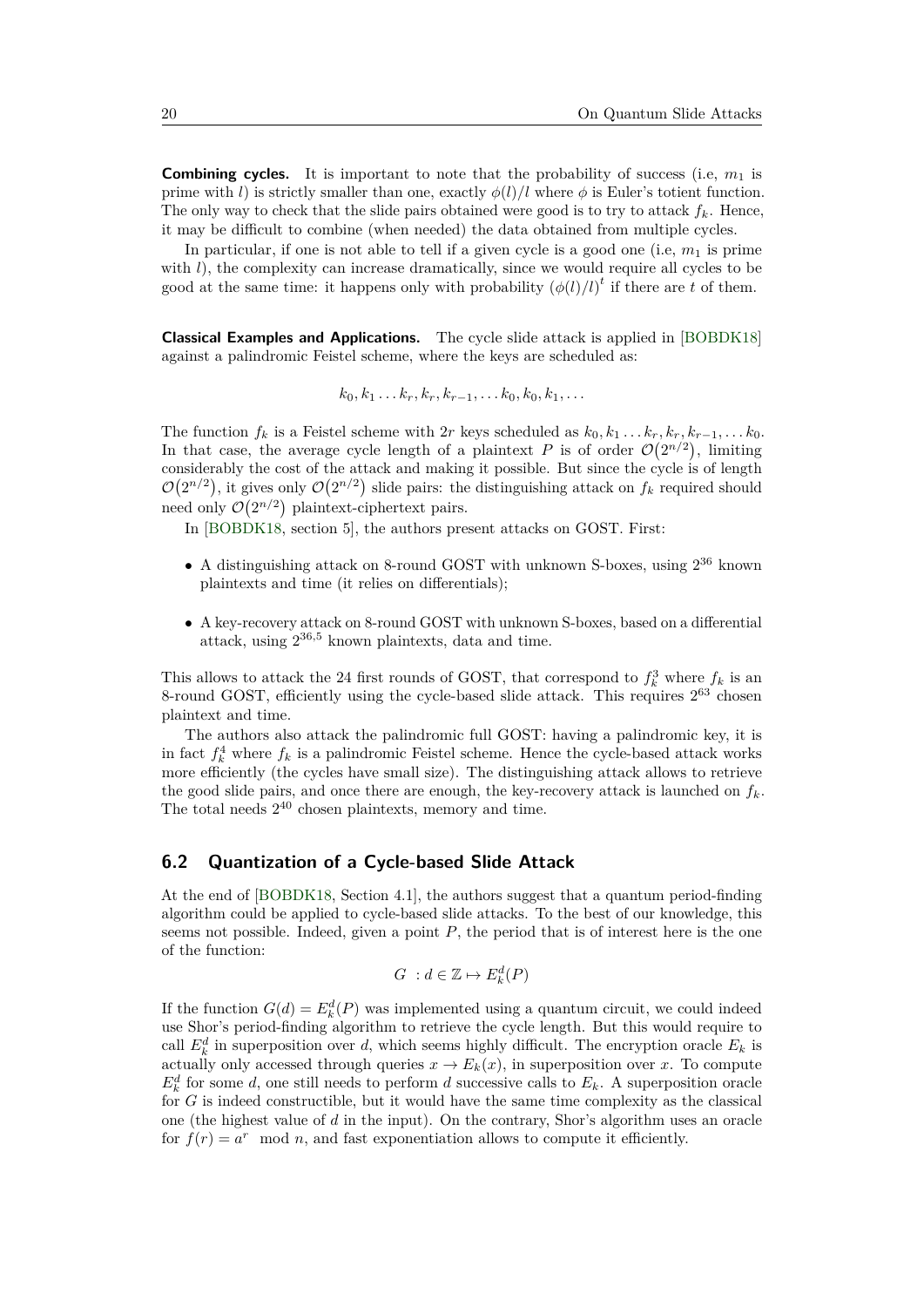**Quantization.** It is however possible, using Grover search, to improve on the classical complexity of some cycle slide attacks. Finding a point that lies on a cycle of length smaller than *d*, if there are *k* such points, can be done in  $\mathcal{O}(\sqrt{2^n/k})$  calls to a testing subprocedure *G*, implemented using a quantum algorithm, that computes:  $G(P) = 1 \iff$  $\exists u \leq d, E_k^u(P) = P$ . As in the classical case, such a procedure will make successive calls to  $E_k$ , in total *d* of them, running in overall time  $\mathcal{O}(d)$  (with *d* superposition queries to  $E_k$ ).

In a random permutation, there are on average 1*/d* cycles of length *d*; and *d* points of period less than or equal to *d*. So the Grover search for points of cycle length less than or before the distribution of the contract of the contract of  $\mathcal{O}(\sqrt{d^2n})$  queries to  $E_k$ .

Property 1. Using Grover's algorithm, one can find a superposition of points that lie on a cycle of length less than *d* in  $\mathcal{O}(\sqrt{d2^n})$  calls to  $E_k$ .

Using Grover's algorithm, one can find a superposition of points that lie on a cycle of length *precisely d* in  $\mathcal{O}(d\sqrt{2^n})$  calls to  $E_k$ , if such points exist.

In the classical case, we do not have much choice: the cycle slide pairs found will fall on a large cycle, with high probability. On the contrary, in the quantum setting, we can *specifically* look for points lying on a short cycle. Surprisingly, finding fixed points, or points on very short cycles, costs less than finding points on bigger cycles, due to the cost of iterating  $E_k$ . But the smallest the cycle, the least slide pairs we can get from it.

If the attack on  $f_k$  needs time  $\mathcal{O}(t)$  and  $\mathcal{O}(s)$  slide pairs, we conclude that the quantized version of cycle-based sliding costs  $\mathcal{O}(t+\sqrt{s2^n})$  quantum and classical computations alike. When *s* becomes large, we arrive at  $\mathcal{O}(t+2^n)$  and there is no improvement w.r.t the classical setting.

To summarize, cycle-based slide attacks seem to be eligible to an interesting quantum speedup when the cipher  $E_k = f_k^r$  satisfies the following properties:

- The cipher  $E_k$  is not some weak Feistel construction (e.g, 2k-Feistel, 4k-Feistel), that is already broken using period-finding;
- The round function  $f_k$  is weak: a small number of slide pairs suffice to get the subkey material (e.g either a constant number, or linear in the block size), but one slide pair is not enough;
- The block size *n* is much smaller than the key size, so that Grover search on the key space becomes useless (even when combined with Simon's algorithm as in [\[LM17\]](#page-25-0)).

**Example.** For example, this would speed up (but not much) the attack on 24-round GOST of [\[BOBDK18\]](#page-23-5), since we can tailor the cycle length to our needs.

The attack on  $f_k$  requires  $2^{36.5}$  slide pairs. Using Grover search, one can find a cycle of this length (or little more) in *c* √ 2 <sup>36</sup>*.*<sup>5</sup>2 <sup>64</sup>) where *c* is some constant. This diminishes the amount of work towards around  $2^{50}$  superposition queries instead of  $2^{64}$  classical.

### **6.3 Cycle-based Slide Attacks against Weak SPN Constructions**

We are inspired by [\[BOBDK18\]](#page-23-5) and the attacks against the SA construction and weak variants of AES. We remark that in [\[BOBDK18\]](#page-23-5), much computation time is required to find actually the slide pairs, whereas given access to quantum computing power and a quantum encryption oracle, finding some of these pairs costs much less.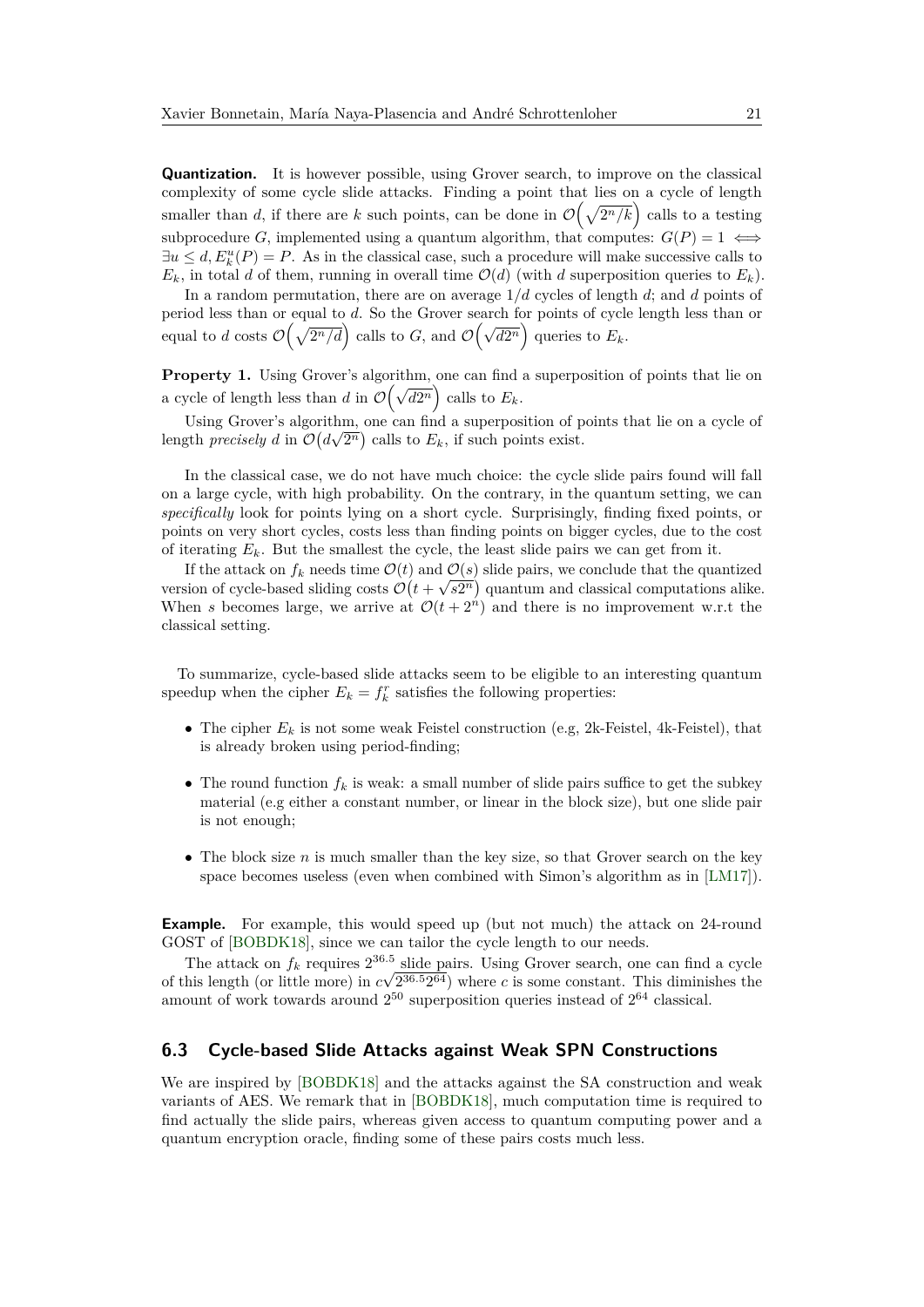

**Figure 10:** Slide attack against a 2k-SPN

<span id="page-21-1"></span>**Attacking 2k-SPN.** The cipher we are attacking here consists only in xoring with the alternating keys  $k_0, k_1$ , and applying a fixed, public permutation  $\Pi$  at each round. The number of rounds is 2*r*, where, as in any slide attack, *r* is not relevant.

This scheme resists to the basic slide attack, but we can write  $E_k \circ \Pi = f_k^r(x)$  where  $f_k(x) = \Pi(k_1 \oplus \Pi(k_0 \oplus x))$ , and apply the cycle-finding technique.

In  $\mathcal{O}(2^{n/2})$  superposition queries to  $E_k$  and computations, we can recover a small number of slide pairs, say two, from small cycles of  $E_k \circ \Pi$ . Recall that *n* is the block size here; the key length is 2*n*. Therefore we obtain two equations:

$$
y = \Pi(k_1 \oplus \Pi(k_0 \oplus x))
$$
  

$$
y' = \Pi(k_1 \oplus \Pi(k_0 \oplus x'))
$$

Since  $\Pi$  is public, we can invert it efficiently. We find:

$$
\Pi^{-1}(y) \oplus \Pi^{-1}(y') = \Pi(k_0 \oplus x) \oplus \Pi(k_0 \oplus x')
$$

Solving this equation on  $k_0$ , if  $\Pi$  has no specific property, can be done in  $\mathcal{O}(2^{n/2})$  time and queries using Grover's algorithm, the same complexity as the first stage (cycle finding). This improves a little on the Grover-meets-Simon technique of [\[LM17\]](#page-25-0), which would perform in  $\mathcal{O}(n2^{n/2})$  time and queries. Note that an efficient classical slide attack on 2k-SPN and 3k-SPN (where the key is xored) is already given in [\[BOBDK18\]](#page-23-5), applied to AES.

<span id="page-21-0"></span>**Attacking 3k-SPN.** Cycle-finding can further be applied on a 3k-SPN construction. Still using  $\mathcal{O}(2^{n/2})$  quantum queries, we now write the slide equations as:

$$
y = \Pi(k_2 \oplus \Pi(k_1 \oplus \Pi(k_0 \oplus x)))
$$
  

$$
y' = \Pi(k_2 \oplus \Pi(k_1 \oplus \Pi(k_0 \oplus x')))
$$
  

$$
\implies \Pi^{-1}(y) \oplus \Pi^{-1}(y') = \Pi(k_1 \oplus \Pi(k_0 \oplus x)) \oplus \Pi(k_1 \oplus \Pi(k_0 \oplus x'))
$$

To solve efficiently this equation in  $k_0$  and  $k_1$ , we guess first  $k_0$  using Grover's algorithm. Since we are studying an SPN, the permutation  $\Pi$  rewrites  $\Pi = A \circ S$  where A is the linear layer and  $S$  the non-linear layer of S-Boxes. Hence the equation on  $k_1$  becomes:

$$
A^{-1}(\Pi^{-1}(y) \oplus \Pi^{-1}(y')) = S(k_1 \oplus \Pi(k_0 \oplus x)) \oplus S(k_1 \oplus \Pi(k_0 \oplus x'))
$$

Furthermore, we may consider each S-Box separately and solve the equation on *k*<sup>1</sup> S-Box by S-Box. if *s* is the bit size of an S-Box, the final complexity of this attack is  $\mathcal{O}(2^{(n+s)/2})$ computations, with  $\mathcal{O}(2^{n/2})$  oracle queries, to compare with  $\mathcal{O}(2^n)$  for the Grover-meets-Simon general technique, which would require to guess two subkeys (and does not use the specific structure of Π).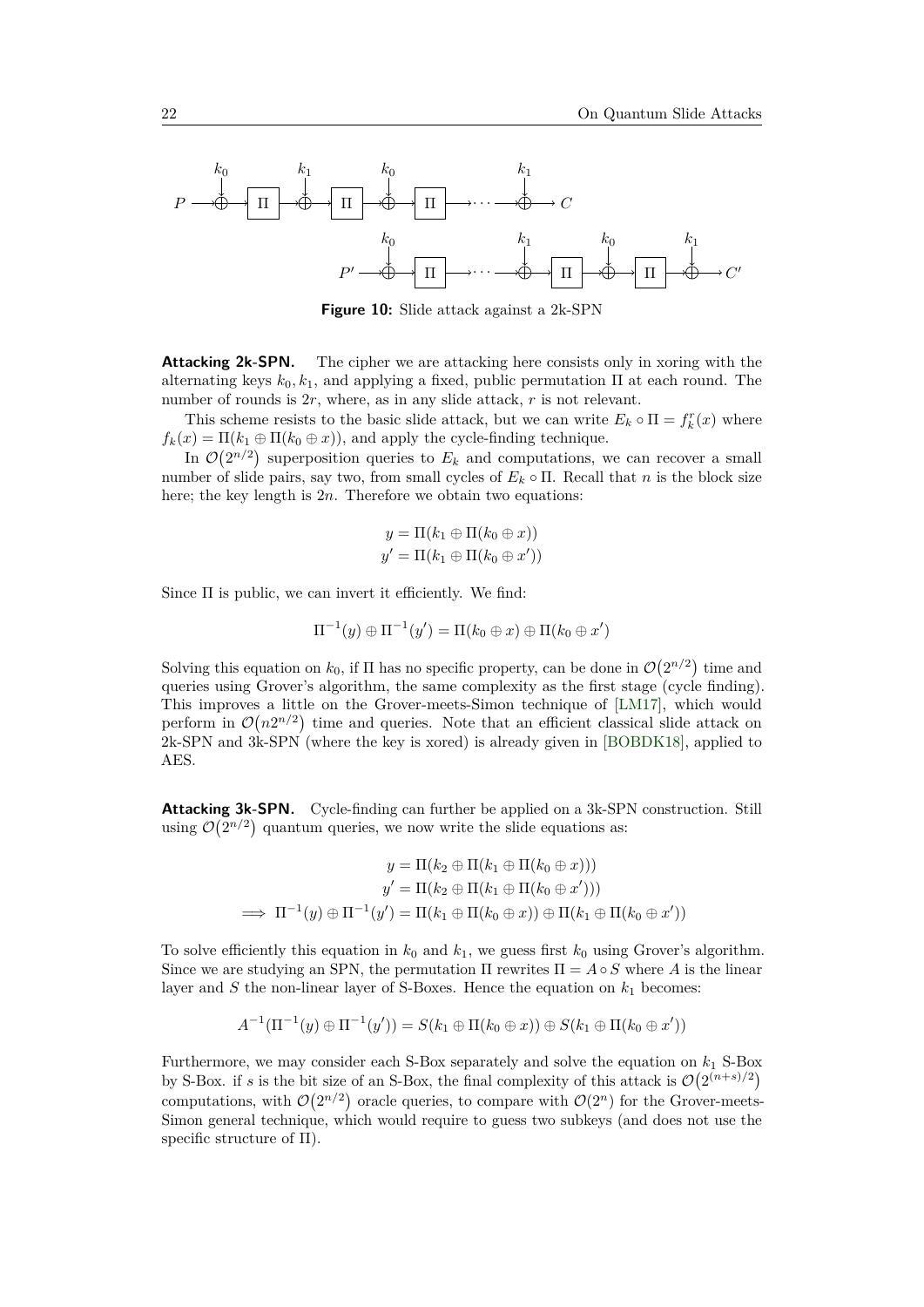**Attacking 4k-AES.** In the case of AES, we can add one more round by remarking that a slide equation of the form:

$$
A^{-1}(\Pi^{-1}(y) \oplus \Pi^{-1}(y')) = S(k_1 \oplus \Pi(k_0 \oplus x)) \oplus S(k_1 \oplus \Pi(k_0 \oplus x'))
$$

can be solved more efficiently in  $k_0$  and  $k_1$ . Indeed, we may guess simultaneously  $k_0$  diagonal by diagonal and  $k_1$  column by column. The cycle step will have complexity approximately  $2^{64}$  time and queries, while the equation step will have complexity  $4 \times 2^{64} \times 2^{32} = 2^{98}$  time.

**Further Variants.** More generally, we can Grover-guess all keys except two or three of them, depending whether we attack a general SPN construction or rk-AES. For rk-SPN, the attack has a complexity  $\mathcal{O}(2^{(r-2)n/2})$  instead of  $\mathcal{O}(2^{(r-1)n/2})$ .

#### **6.4 Cycle-based Slide Attacks against Weak Feistel Constructions**

This attack can be used against some Feistel constructions where complementation slide and sliding with a twist don't help. Consider 3k-Feistel, with an internal mixing function  $f$ , three alternating keys  $k_0, k_1, k_2$  and a subsequent round function  $g$ :

$$
L, R \mapsto R + f(k_1 + L + f(k_0 + R)), L + f(k_0 + R) + f(k_2 + f(k_1 + L + f(k_0 + R)))
$$

If we can invert f, we can break the round function given two slide equations  $g(P) = P'$ :

- Write two equations  $f(k_1 + L + f(k_0 + R)) = X \implies k_1 + L + f(k_0 + R) = f^{-1}(X)$ and sum to get an equation on  $k_0$ , solve this equation (using Grover it takes  $\mathcal{O}(2^{n/4})$ computations, this will be less if the equation can be solved more efficiently);
- Find  $k_1$ ;
- Then find  $k_2$  and check consistency.

The most costly part is finding a small cycle, which costs  $2^{n/2}$  time and queries.

<span id="page-22-0"></span>**Against 4k-Feistel.** Attacking 4k-Feistel in  $\mathcal{O}(2^{n/2})$  is as trivial as taking two guesses for  $k_0, k_1$  and performing a Grover search, finding  $k_2, k_3$  using the slide equations, to compare with  $\mathcal{O}(2^n)$  using Grover search over all the keys.

Contrarily to sliding with a twist, which requires decryption queries, this one uses only encryption queries. Besides, it works as well in the case of modular additions on the branches, where the twist does not work anymore.

**Against rk-Feistel.** For  $r \geq 3$ , rk-Feistel can be attacked in  $\mathcal{O}(2^{(r-2)n/2})$  instead of  $\mathcal{O}(2^{rn/2})$  with Grover search on keys.

### **7 Conclusion**

In this paper, we presented various quantum slide attacks, which target the two main families of block ciphers: SPN and Feistels. The concrete cost of these attacks vastly depends on the structure, that is, is there a slide-shift property or not, and in that case, what is the group law used, whether it is XOR or modular addition (or parallel modular additions), while the classical cost does not depend on them. However, for usual parameters in symmetric schemes, slide-shift properties remain extremely competitive when compared to exhaustive search.

We also showed that the relevant security notion for the inner function in a quantum slide attack is its quantum security, which demonstrates a very powerful chaining property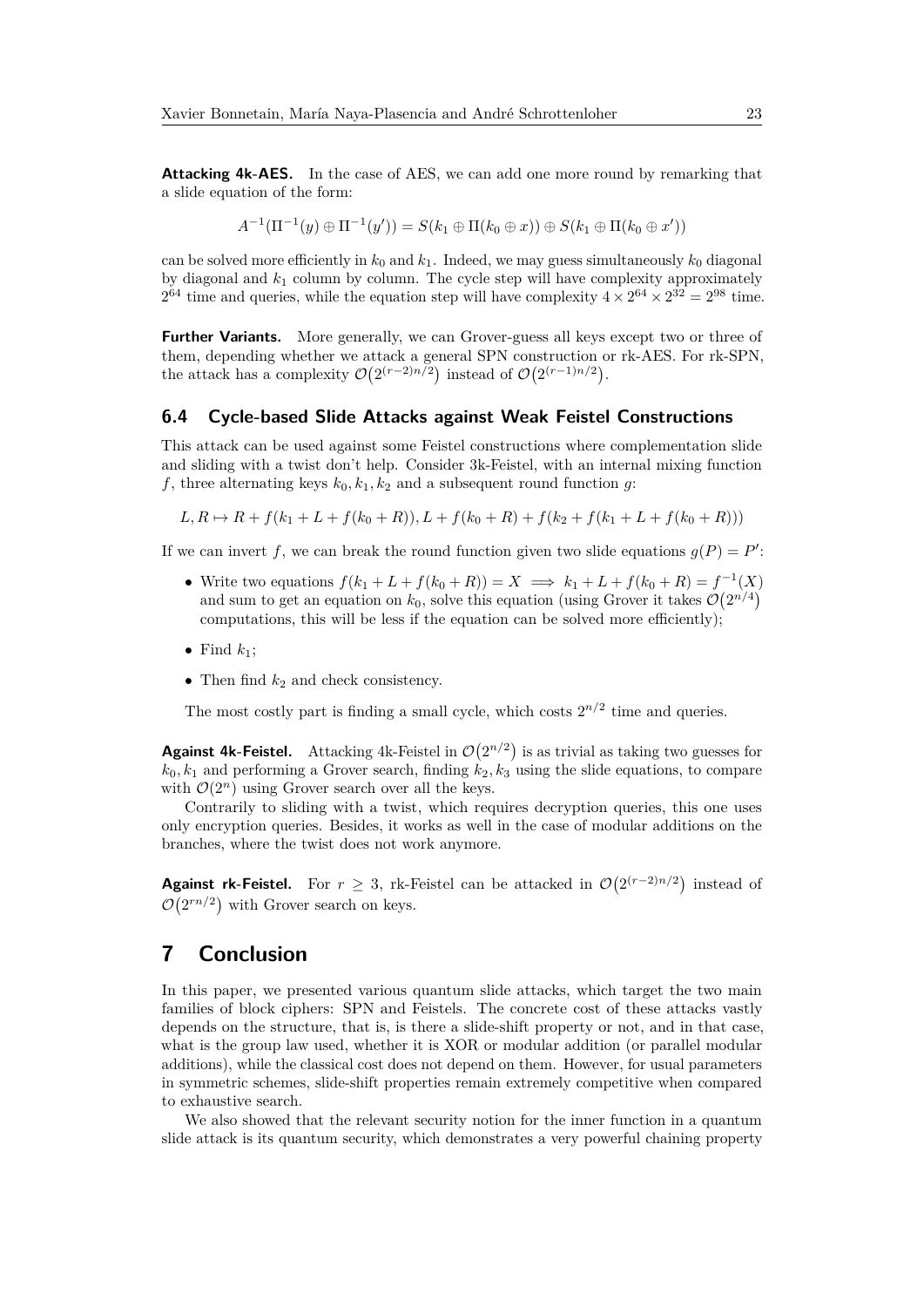of some quantum attacks. We used this chaining property to attack 4-round self-similar Feistel ciphers, at a quadratic cost.

We provided a detailed analysis of cycle-based slide attacks, thought to be quantumly very efficient, showing a smaller than expected improvement with respect to the classical attacks.

Classical slide attacks have shown the importance of a good key schedule, as selfsimilarity in a cipher allows for powerful breaks. In the quantum setting, these results seem to put even more weight on this design principle, as the attacks become much more efficient. Furthermore, as their cost is very low, a possible future direction for improvement would be to consider new attack patterns, intrinsically infeasible in a classical setting, with stronger functions relating the slide pairs.

Also, using modular additions instead of bitwise additions as suggested in [\[AR17\]](#page-23-2) does not seem to counter the attacks, as already pointed out in [\[BNP18\]](#page-23-3). While the quantum complexity of an attack goes from polynomial to subexponential, it would require unrealistic state sizes to assert enough security. Protecting against slide attacks, classical and quantum, using e.g a good key schedule, seems a much more desirable option.

### **References**

- <span id="page-23-2"></span>[AR17] Gorjan Alagic and Alexander Russell. Quantum-Secure Symmetric-Key Cryptography Based on Hidden Shifts. In Jean-Sébastien Coron and Jesper Buus Nielsen, editors, *EUROCRYPT (3)*, volume 10212 of *LNCS*, pages 65–93, 2017.
- <span id="page-23-3"></span>[BNP18] Xavier Bonnetain and María Naya-Plasencia. Hidden shift quantum cryptanalysis and implications. Cryptology ePrint Archive, Report 2018/432, 2018. <https://eprint.iacr.org/2018/432>.
- <span id="page-23-5"></span>[BOBDK18] Achiya Bar-On, Eli Biham, Orr Dunkelman, and Nathan Keller. Efficient Slide Attacks. *Journal of Cryptology*, 31(3):641–670, Jul 2018.
- <span id="page-23-1"></span>[Bon18] Xavier Bonnetain. Quantum key-recovery on full AEZ. In *Selected Areas in Cryptography - SAC 2017 - 24th International Conference, Ottawa, ON, Canada, August 16-18, 2017, Revised Selected Papers*, volume 10719 of *Lecture Notes in Computer Science*, pages 394–406. Springer, 2018.
- <span id="page-23-6"></span>[BW99] Alex Biryukov and David Wagner. Slide Attacks. In Lars R. Knudsen, editor, *Fast Software Encryption, 6th International Workshop, FSE '99, Rome, Italy, March 24-26, 1999, Proceedings*, volume 1636 of *LNCS*, pages 245–259. Springer, 1999.
- <span id="page-23-4"></span>[BW00] Alex Biryukov and David Wagner. Advanced Slide Attacks. In Bart Preneel, editor, *Advances in Cryptology - EUROCRYPT 2000, International Conference on the Theory and Application of Cryptographic Techniques, Bruges, Belgium, May 14-18, 2000, Proceeding*, volume 1807 of *LNCS*, pages 589–606. Springer, 2000.
- <span id="page-23-7"></span>[BZ13] Dan Boneh and Mark Zhandry. Secure Signatures and Chosen Ciphertext Security in a Quantum Computing World. In *Advances in Cryptology - CRYPTO 2013 - 33rd Annual Cryptology Conference, Santa Barbara, CA, USA, August 18-22, 2013. Proceedings, Part II*, pages 361–379, 2013.
- <span id="page-23-0"></span>[CNPS17] André Chailloux, María Naya-Plasencia, and André Schrottenloher. An Efficient Quantum Collision Search Algorithm and Implications on Symmetric Cryptography. *Asiacrypt 2017*, 2017. to appear.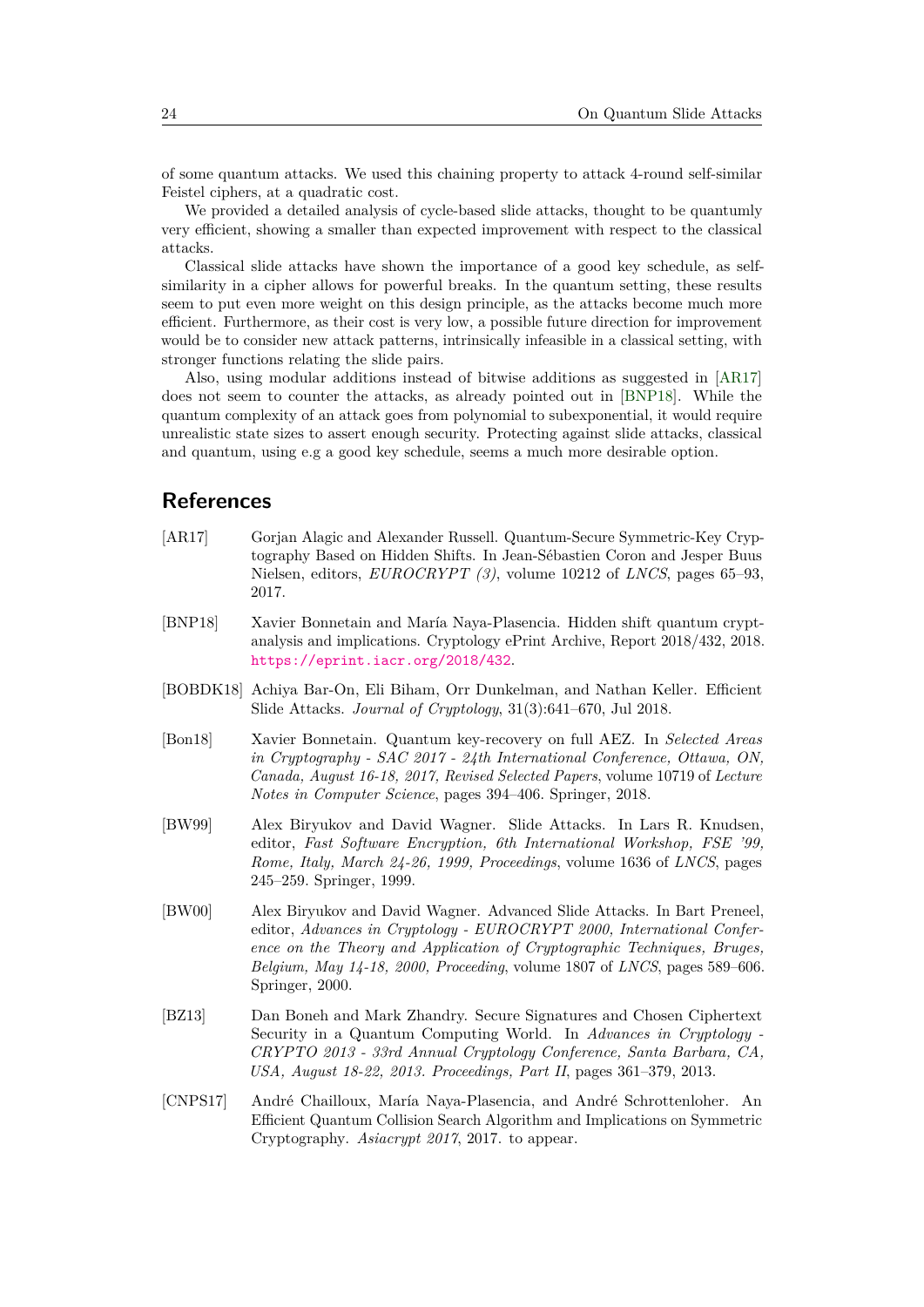- <span id="page-24-8"></span>[DDKS15] Itai Dinur, Orr Dunkelman, Nathan Keller, and Adi Shamir. Reflections on slide with a twist attacks. *Des. Codes Cryptography*, 77(2-3):633–651, 2015.
- <span id="page-24-5"></span>[DDW18] Xiaoyang Dong, Bingyou Dong, and Xiaoyun Wang. Quantum attacks on some feistel block ciphers. Cryptology ePrint Archive, Report 2018/504, 2018. <https://eprint.iacr.org/2018/504>.
- <span id="page-24-10"></span>[DFNS13] Ivan Damgård, Jakob Funder, Jesper Buus Nielsen, and Louis Salvail. Superposition Attacks on Cryptographic Protocols. In Carles Padró, editor, *Information Theoretic Security - 7th International Conference, ICITS 2013, Singapore, November 28-30, 2013, Proceedings*, volume 8317 of *LNCS*, pages 142–161. Springer, 2013.
- <span id="page-24-9"></span>[DKS15] Orr Dunkelman, Nathan Keller, and Adi Shamir. Slidex attacks on the even-mansour encryption scheme. *J. Cryptology*, 28(1):1–28, 2015.
- <span id="page-24-6"></span>[DW17] Xiaoyang Dong and Xiaoyun Wang. Quantum key-recovery attack on feistel structures. Cryptology ePrint Archive, Report 2017/1199, 2017. [https:](https://eprint.iacr.org/2017/1199) [//eprint.iacr.org/2017/1199](https://eprint.iacr.org/2017/1199).
- <span id="page-24-12"></span>[Gag17] Tommaso Gagliardoni. *Quantum Security of Cryptographic Primitives*. PhD thesis, Darmstadt University of Technology, Germany, 2017.
- <span id="page-24-11"></span>[GHS16] Tommaso Gagliardoni, Andreas Hülsing, and Christian Schaffner. Semantic Security and Indistinguishability in the Quantum World. In Matthew Robshaw and Jonathan Katz, editors, *Advances in Cryptology - CRYPTO 2016 - 36th Annual International Cryptology Conference, Santa Barbara, CA, USA, August 14-18, 2016, Proceedings, Part III*, volume 9816 of *LNCS*, pages 60–89. Springer, 2016.
- <span id="page-24-7"></span>[HS17] Akinori Hosoyamada and Yu Sasaki. Quantum meet-in-the-middle attacks: Applications to generic feistel constructions. Cryptology ePrint Archive, Report 2017/1229, 2017. <https://eprint.iacr.org/2017/1229>.
- <span id="page-24-2"></span>[HSX17] Akinori Hosoyamada, Yu Sasaki, and Keita Xagawa. Quantum Multicollision-Finding Algorithm. *Asiacrypt 2017*, 2017. to appear.
- <span id="page-24-13"></span>[Iwa18] Tetsu Iwata. QCCA on Feistel. In *Dagstuhl Symmetric Cryptography Seminar 18021*, January 2018.
- <span id="page-24-0"></span>[Kap14] Marc Kaplan. Quantum attacks against iterated block ciphers. *CoRR*, abs/1410.1434, 2014.
- <span id="page-24-4"></span>[KLLN16a] Marc Kaplan, Gaëtan Leurent, Anthony Leverrier, and María Naya-Plasencia. Breaking Symmetric Cryptosystems Using Quantum Period Finding. In Matthew Robshaw and Jonathan Katz, editors, *Advances in Cryptology - CRYPTO 2016 - 36th Annual International Cryptology Conference, Santa Barbara, CA, USA, August 14-18, 2016, Proceedings, Part II*, volume 9815 of *LNCS*, pages 207–237. Springer, 2016.
- <span id="page-24-1"></span>[KLLN16b] Marc Kaplan, Gaëtan Leurent, Anthony Leverrier, and María Naya-Plasencia. Quantum Differential and Linear Cryptanalysis. *IACR Trans. Symmetric Cryptol.*, 2016(1):71–94, 2016.
- <span id="page-24-3"></span>[KM10] H. Kuwakado and M. Morii. Quantum distinguisher between the 3-round Feistel cipher and the random permutation. In *Information Theory Proceedings (ISIT), 2010 IEEE International Symposium on*, pages 2682–2685, June 2010.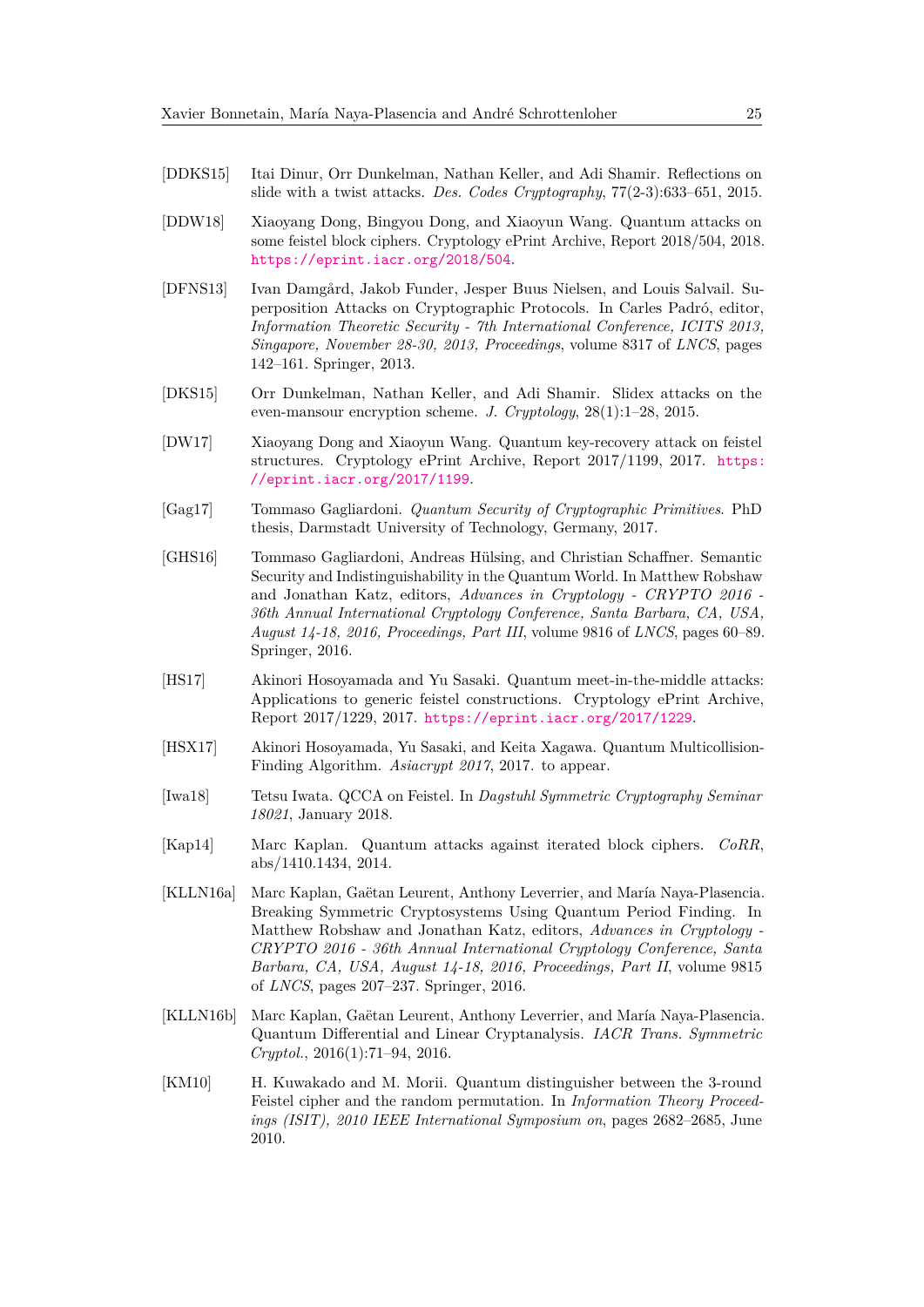- <span id="page-25-1"></span>[KM12] H. Kuwakado and M. Morii. Security on the quantum-type Even-Mansour cipher. In *Information Theory and its Applications (ISITA), 2012 International Symposium on*, pages 312–316, Oct 2012.
- <span id="page-25-3"></span>[Kup05] Greg Kuperberg. A Subexponential-Time Quantum Algorithm for the Dihedral Hidden Subgroup Problem. *SIAM J. Comput.*, 35(1):170–188, 2005.
- <span id="page-25-5"></span>[Kup13] Greg Kuperberg. Another Subexponential-time Quantum Algorithm for the Dihedral Hidden Subgroup Problem. In Simone Severini and Fernando G. S. L. Brandão, editors, *8th Conference on the Theory of Quantum Computation, Communication and Cryptography, TQC 2013, May 21-23, 2013, Guelph, Canada*, volume 22 of *LIPIcs*, pages 20–34. Schloss Dagstuhl - Leibniz-Zentrum fuer Informatik, 2013.
- <span id="page-25-0"></span>[LM17] Gregor Leander and Alexander May. Grover Meets Simon - Quantumly Attacking the FX-construction. In Tsuyoshi Takagi and Thomas Peyrin, editors, *Advances in Cryptology - ASIACRYPT 2017 - 23rd International Conference on the Theory and Applications of Cryptology and Information Security, Hong Kong, China, December 3-7, 2017, Proceedings, Part II*, volume 10625 of *Lecture Notes in Computer Science*, pages 161–178. Springer, 2017.
- <span id="page-25-6"></span>[Reg04] Oded Regev. A Subexponential Time Algorithm for the Dihedral Hidden Subgroup Problem with Polynomial Space. *CoRR*, 2004.
- <span id="page-25-2"></span>[Sim94] Daniel R. Simon. On the Power of Quantum Computation. In *35th Annual Symposium on Foundations of Computer Science, Santa Fe, New Mexico, USA, 20-22 November 1994*, pages 116–123. IEEE Computer Society, 1994.
- <span id="page-25-4"></span>[Zha12] Mark Zhandry. How to Construct Quantum Random Functions. In *53rd Annual IEEE Symposium on Foundations of Computer Science, FOCS 2012, New Brunswick, NJ, USA, October 20-23, 2012*, pages 679–687, 2012.

## **A Summary of Classical Slide Attacks**

We provide in Tables [3](#page-26-0) and [4](#page-27-0) a (certainly non exhaustive) list of classical slide attacks that we studied for quantum improvements. They are not ordered by efficiency. We refer to the corresponding source for a presentation of the attack principle. Table [3](#page-26-0) contains attacks on specific constructions, while Table [4](#page-27-0) contains attacks on generic constructions (*n* is the block size of the cipher attacked; for a Feistel network, round keys have size  $n/2$ ). Note that memory usage and required access to a decryption device play a role in the usefulness of these slide attacks.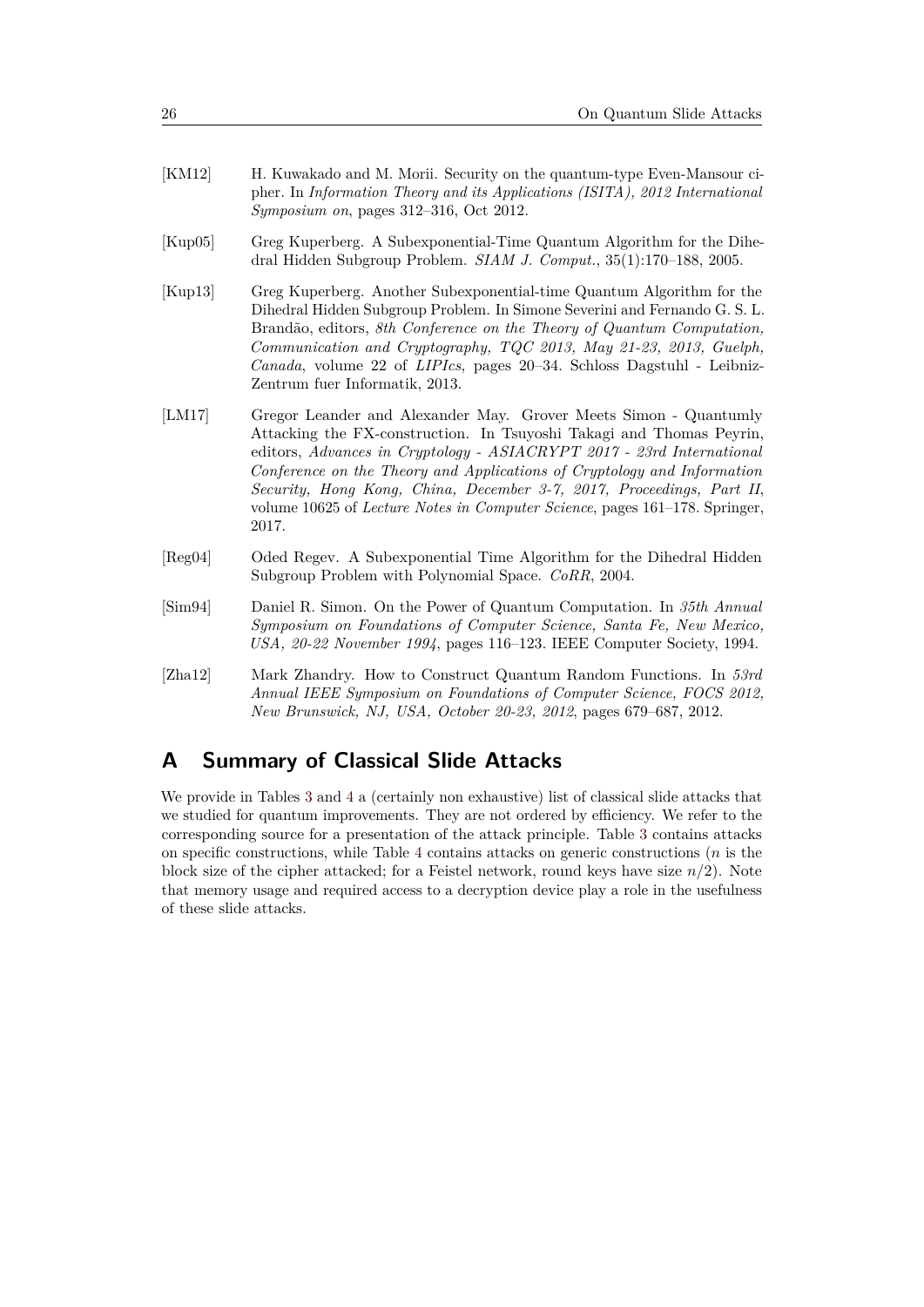**Table 3:** Classical slide attacks on specific constructions

<span id="page-26-0"></span>

| Cipher<br>at-      | Attack details                  | Encryption | Time       | Decryption | Memory     | Source          |
|--------------------|---------------------------------|------------|------------|------------|------------|-----------------|
| tacked             |                                 | queries    |            | queries    |            |                 |
| 2K-DES (64-        |                                 | $2^{32}$   | 250        |            | $2^{32}$   | [BW99],<br>Sec- |
| bit blocks)        |                                 |            |            |            |            | tion 4          |
| <b>TREYFER</b>     |                                 | $2^{32}$   | $2^{40}$   |            | $2^{32}$   | [BW99],<br>Sec- |
| $(64$ -bit blocks) |                                 |            |            |            |            | tion 5          |
| DESX (64-bit       | with<br>Sliding<br>$\mathbf{a}$ | $2^{32,5}$ | $2^{87,5}$ |            | $2^{32,5}$ | [BW00],<br>Sec- |
| blocks)            | twist,<br>known-                |            |            |            |            | tion 4          |
|                    | plaintext only                  |            |            |            |            |                 |
| GOST<br>(20)       | Sliding with<br><sub>a</sub>    | $2^{33}$   | $2^{70}$   |            | $2^{65}$   | $[BW00],$ Sec-  |
| rounds)            | twist                           |            |            |            |            | tion 5          |
| 2K-AES (128-       |                                 | 200        | $2^{69}$   |            | $2^{69}$   | BOBDK18,        |
| bit blocks)        |                                 |            |            |            |            | Section 2.3     |
| 3K-AES (128-       |                                 | $2^{81}$   | $2^{81}$   |            | $2^{81}$   | [BOBDK18],      |
| bit blocks)        |                                 |            |            |            |            | Section 2.3     |
| 24-round           | Slide and trun-                 | $2^{63}$   | $2^{63}$   |            | $2^{63}$   | [BOBDK18],      |
| GOST with          | cated differential              |            |            |            |            | Section 5.3     |
| unknown            | on 8 rounds                     |            |            |            |            |                 |
| S-Boxes            |                                 |            |            |            |            |                 |
| Palindromic        |                                 | $2^{40}$   | $2^{40}$   |            | $2^{40}$   | [BOBDK18],      |
| GOST with          |                                 |            |            |            |            | Section 5.4     |
| unknown            |                                 |            |            |            |            |                 |
| S-Boxes            |                                 |            |            |            |            |                 |
|                    |                                 |            |            |            |            |                 |